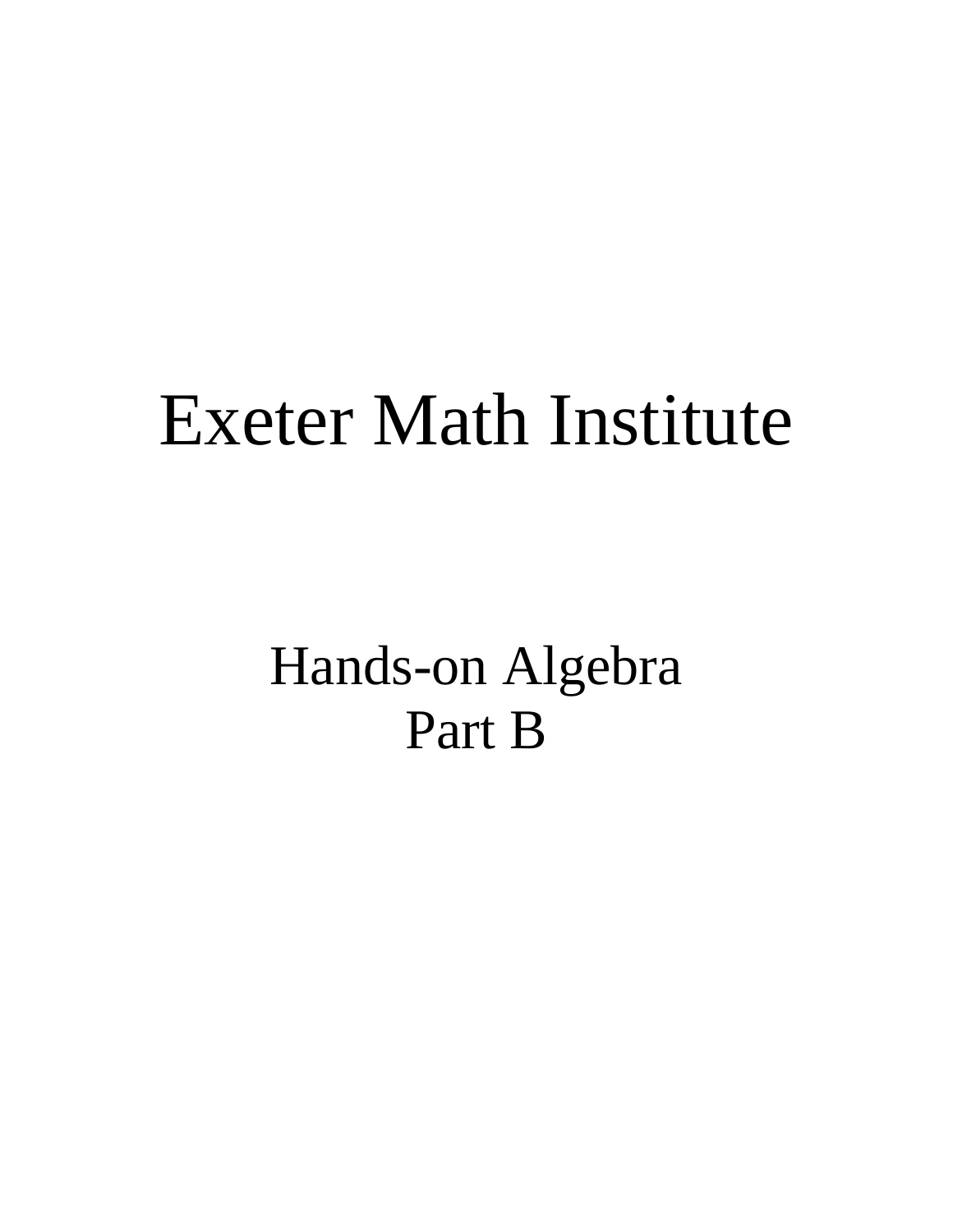## Hands-on Algebra I – Part B

## Table of Contents

| Lab |                                 | Page Numbers |
|-----|---------------------------------|--------------|
| #1  | The Number Line                 | p. 2         |
| #2  | Guess and Check Part B          | p. 3-5       |
| #3  | <b>Five Easy Pieces</b>         | $p. 6-7$     |
| #4  | <b>Balance Beam</b>             | $p. 8-10$    |
| #5  | <b>Factoring Tiles</b>          | p. 11        |
| #6  | Completing the Square           | p.12-13      |
| #7  | <b>Irrational Numbers</b>       | p. 14-15     |
| #8  | Paper Folding                   | p. 16-17     |
| #9  | What's Wrong with this Picture? | p. 18        |
| #10 | The Jumping Game                | p. 19-20     |
| #11 | Two Squares Problem             | p. 21-22     |
| #12 | Pythagorean Theorem Proof       | p. 23        |
| #13 | Painted Cube                    | p. 24        |
|     | #14 Pick's Theorem              | p. 25-26     |
| #15 | <b>Population Growth</b>        | p. 27-28     |
| #16 | Towers of Hanoi                 | p. 29-30     |
| #17 | Geoboard Slope                  | p. 31-32     |
| #18 | Geoboard $y = mx + b$           | p. 33-34     |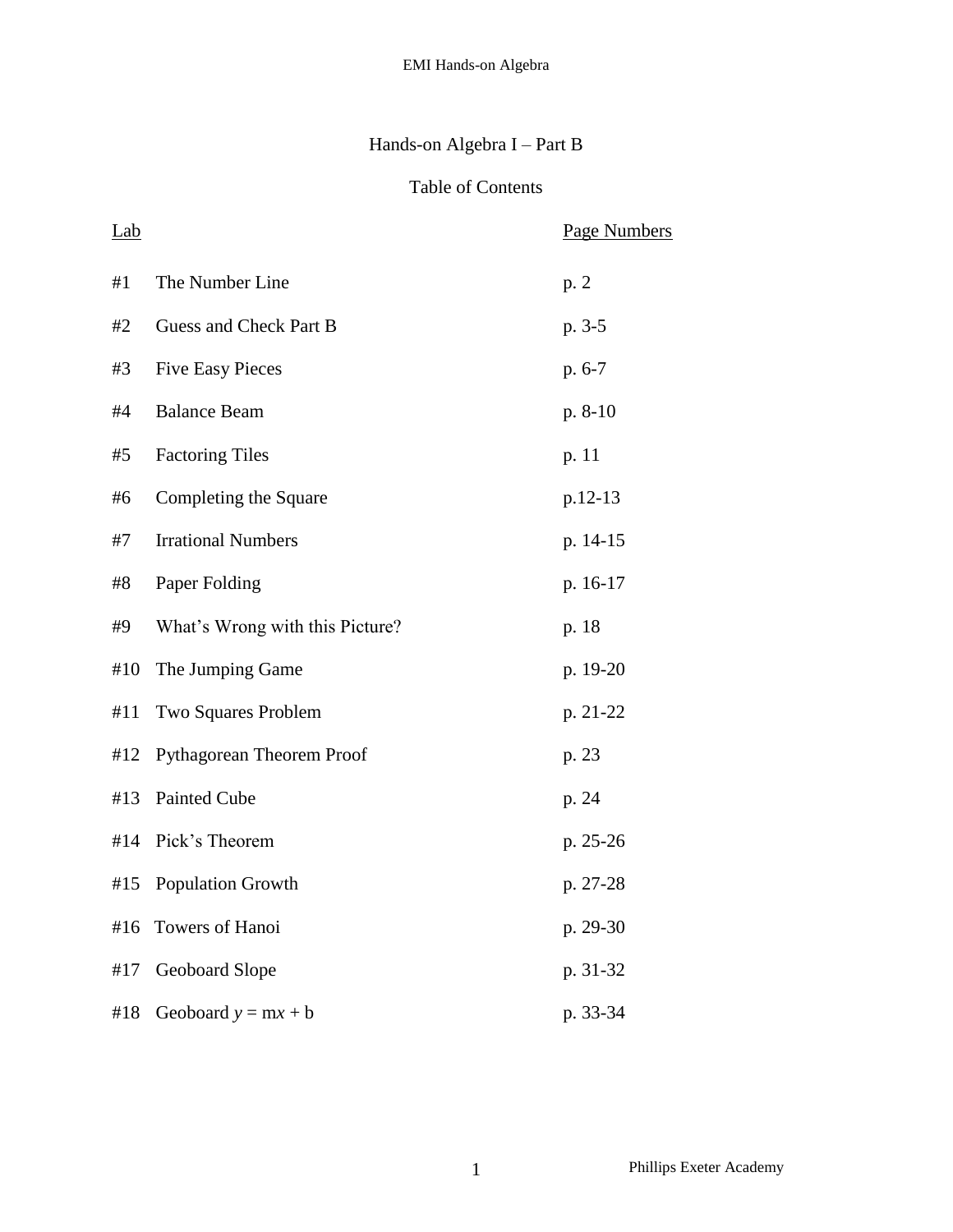## **The Number Line**

**Materials needed**: post-it notes. About 3" square size is good. A yard/meter stick and/or some other rigid item for measuring units. A roll of paper tape is optional.

Directions:

 Draw as large a number line as possible on the board or alternately use a piece of paper tape to make a model of the number line. Mark off 10 equal units as large as possible. Do not put a scale up yet.

1. Mark the left-most point 0 and the others to the right 0.1, 0.2, 0.3 etc. Write each number in Set #1 on a post-it note and distribute Set #1, one to each of six participants. Have them go to the front and post their number on the number line as accurately as possible on the number line, particularly noting the relationship of their number to the others. When they are finished, ask if everyone agrees with the relative position of each number.

[Set #1: 0.044, 0.404, 0.440, 0.444, 0.0404, 0.04]

2. Remove the post-it notes from the first set and make a new set of post-it notes for Set #2. Mark the number line from 3.6 to 3.7 in hundredths. Repeat step 2.

$$
[Set #2: 3.66, 3.666, 3.2/3, 3.667, 3.67, 3.606 ]
$$

3. Change the units now so that the left-most point is 0 and the right is 1. Put each of the numbers in Set #3 on its own post-it note and repeat step 2. Have students do this without a calculator.

$$
[Set #3: 1/4, 1/3, 2/5, 1/2, 5/8]
$$

4. Renumber the number line from –5 to 5. Make up post-it notes for step 5 and a set saying "the opposite of …". Then have them post both numbers.

$$
[Set #4: 3.46, 2.99, -0.98, 3.01, 0]]
$$

5. Mark the number line in tenths from  $-2.0$  to  $-1.0$  and post the following set of numbers.

$$
[Set #5: -1.1, -1.01, -1.001, -1.011, -1.110]
$$

6. With the same scale as in step 5, write an X on a post-it note and place it on the number line between 1 and 2, preferably not in the center. Write Set #5 on post-it notes and distribute them to each of four participants. You may also need a ruler, or some other rigid way to represent the length of one unit. Have each participant with a post-it note use the unit length to place his/her note on the number line.

to place his/her note on the number line.   
[Set #6: 
$$
x + 2
$$
,  $x - 3$ ,  $4 + x$ ,  $-3 - x$ ,  $2 - x$ ]

7. With the same number line, label a point between –1 and –2 as X. Plot the following set:

[Set #7: the opposite of X, 
$$
X-4
$$
,  $X+4$ ,  $-4+X$ ,  $-4-X$ ]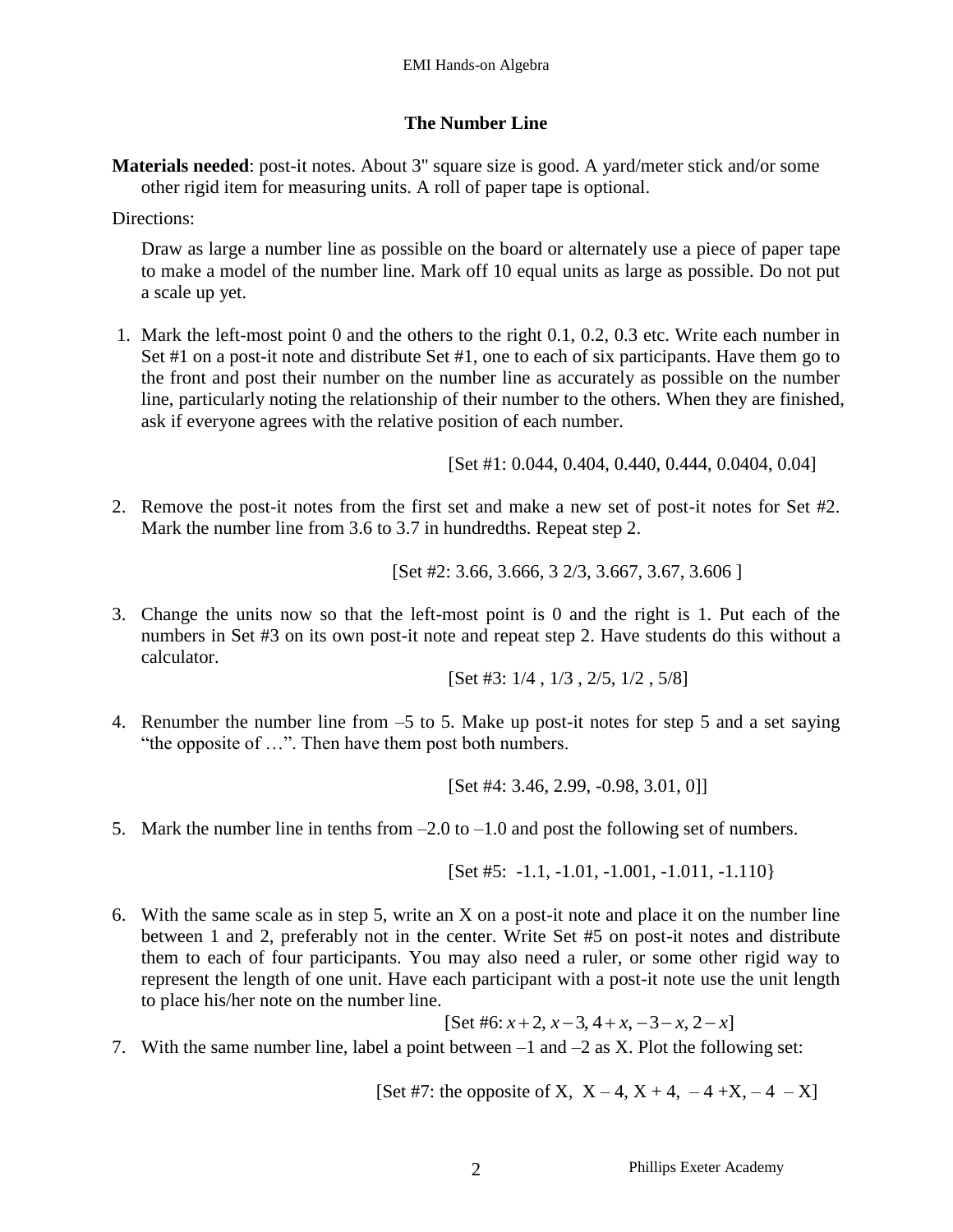## **Guess and Check Part B**

- Solving word problems often takes more time and effort than a computational math problem. However, they often can be done by thinking about how you might check an answer if you finally found one. In solving the following problems, try to suspend any previous methods that you might have learned and follow the directions step-by-step.
- 1. The length of a certain rectangle exceeds its width by exactly 12 centimeters. The perimeter of the rectangle is 58 cm. What are its dimensions?

Although you may be able to solve this problem using a method of your own, try the following approach, which begins by guessing the width of the rectangle. Study the first row of the table below, which begins with a guess of 10-cm. for the width. Now make your own guess for the width and use it to fill in the next row of the table. Be sure to show the arithmetic in detail that you used to complete each entry. If this second guess was not correct, try again.

| width  | length                                                           | perimeter | desired<br>perimeter | check? |
|--------|------------------------------------------------------------------|-----------|----------------------|--------|
| 10 cm. | $10 + 12 = 22$ cm. $\left  \frac{2(10) + 2(22)}{2} \right  = 64$ |           | 58                   | no     |

Even if you have guessed the answer, substitute a *w* in the first column and fill in the length and perimeter entries in terms of *w*.

Finally, set your expression for the perimeter equal to the desired perimeter. Solve this resulting equation and thus solve the given problem.

This approach to creating equations and solving problems is called the *guess-and-check* method.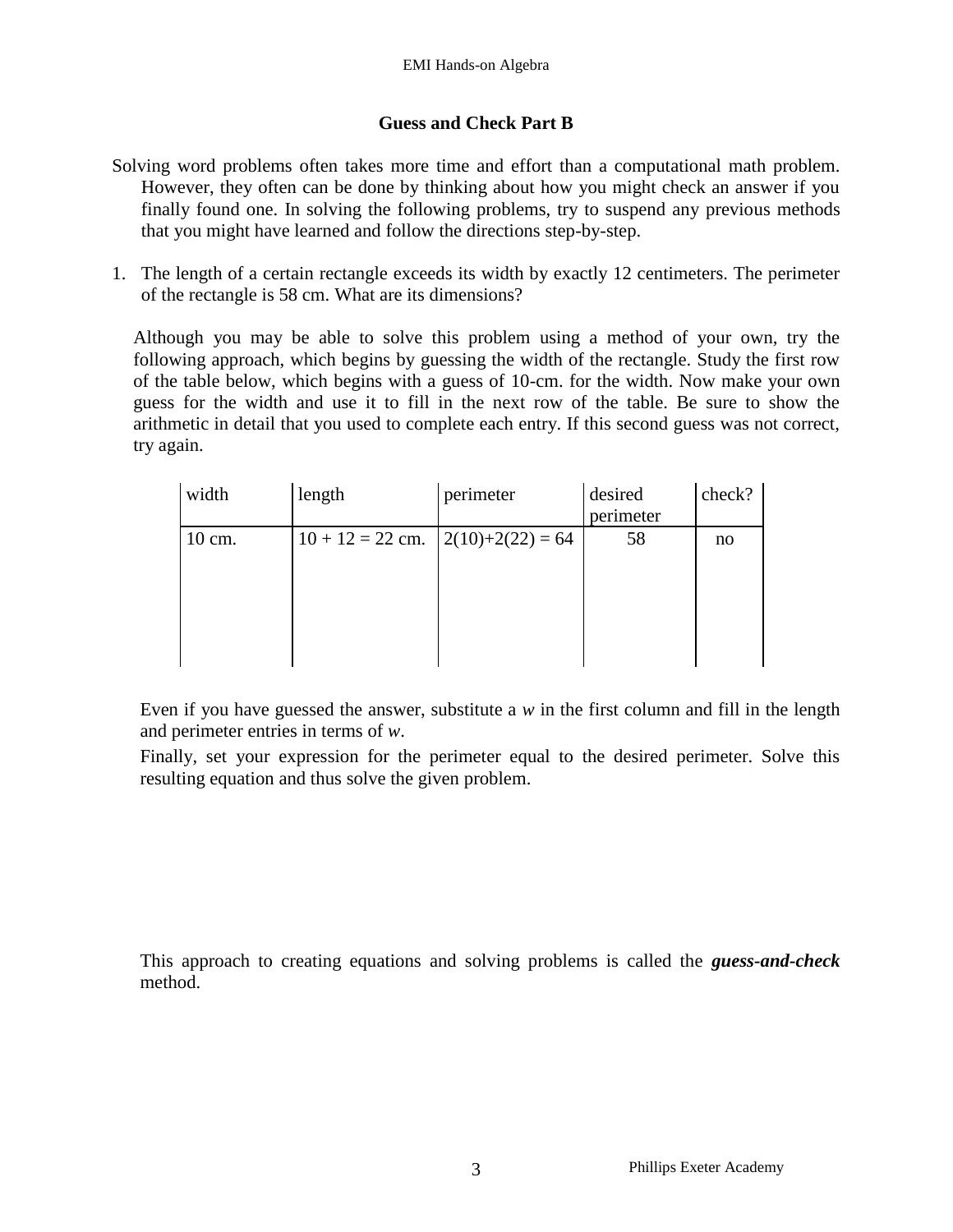2. An I-Pod is on sale for 25% off its original price. The sale price is \$195. What was the original price?

In the table below, one guess has been made, which was not the correct answer. Make a guess of your own and put it in column 1. Continue to fill in across the row with the appropriate values. If your guess does not yield the correct solution, use another row of the table and guess again. You may add more rows, if needed. Be sure to show your calculations in the table.

| Original price(guess) | 25% of original price | sale price       | given sale price | equal? |
|-----------------------|-----------------------|------------------|------------------|--------|
| 240                   | $.25(240)=60$         | $240 - 60 = 180$ | 195              | No     |
|                       |                       |                  |                  |        |
|                       |                       |                  |                  |        |
|                       |                       |                  |                  |        |
|                       |                       |                  |                  |        |

Finally, place a variable in the first column and continue a cross the row, performing the same operations with the variable as you did with numbers, as far as possible. Form an equation by setting your expression in the "sale price" column equal to the number in the "given sale price" column. Solve the resulting equation in the space below the table and thus solve the given problem.

3. Jess would like to cut a board that was 50 inches long, into two pieces, one of which is 16 inches longer than the other. How long is each piece?

Again, begin with a guess. After several guesses, or after finding the answer, remember to use a variable for the smaller piece and then supply the appropriate expressions in the row of the table. Use this row to form an equation that would allow you to find the answer.

| Smaller piece   Larger piece | sum of the two pieces   Given sum | Check? |
|------------------------------|-----------------------------------|--------|
|                              |                                   |        |
|                              |                                   |        |
|                              |                                   |        |
|                              |                                   |        |
|                              |                                   |        |
|                              |                                   |        |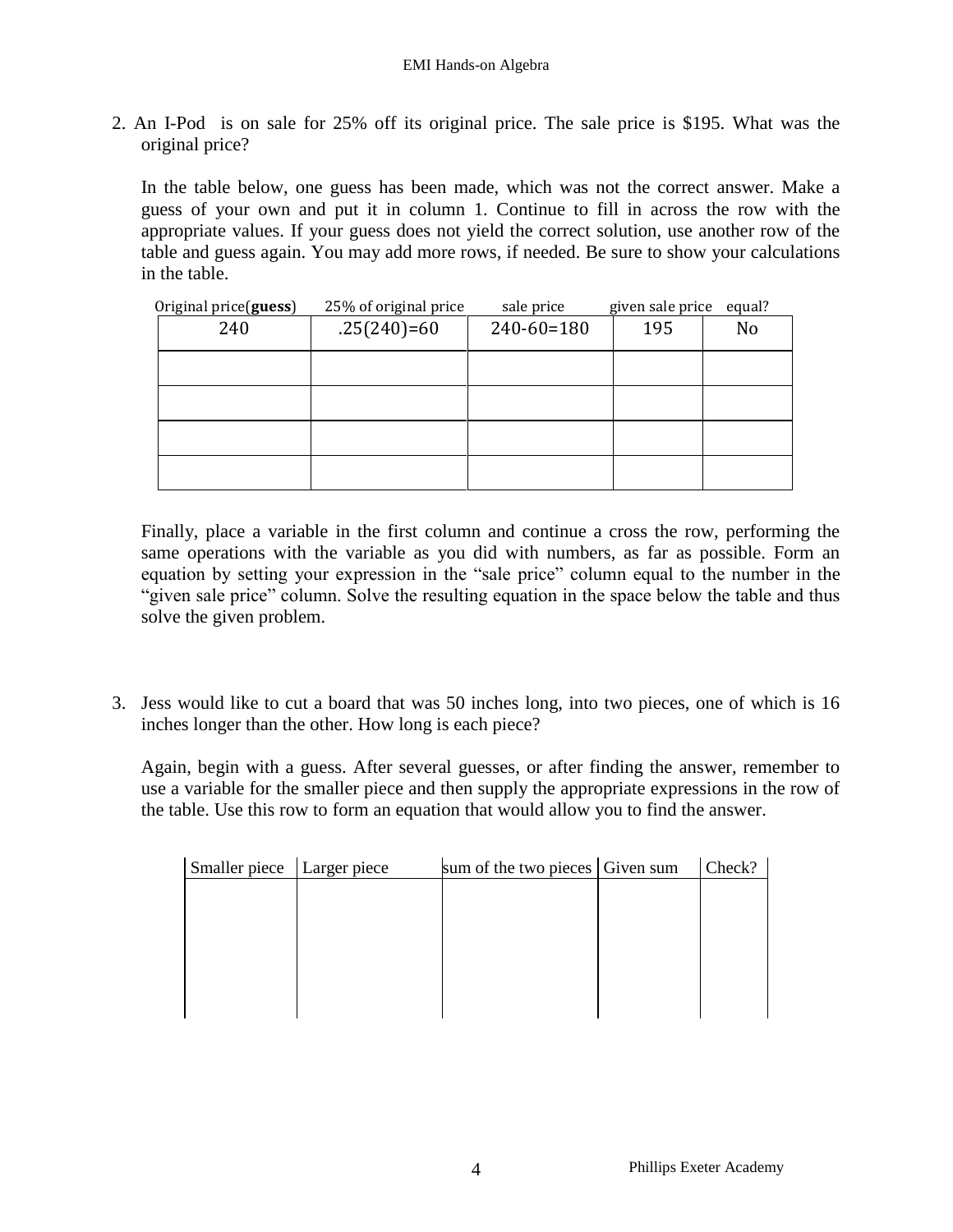4. At noon, you start out walking to a friend's house at 4 mph. At the same time, your friend starts biking towards you at 12 mph. If your friend's house is 8 miles away, how much time will elapse before you two meet?

In the table below, put your own headings on the columns before making a guess. It is usually a good idea to label the first column with what you are trying to find. After putting the titles on the columns, make your guess, form your equation and solve it as in the previous problems. You may use fewer or more columns than are shown, if you wish.

5. A restaurant has 23 tables. Some of the tables seat 4 people and the rest seat 2 people. In all, 76 people can be seated at once. How many tables of each kind are there?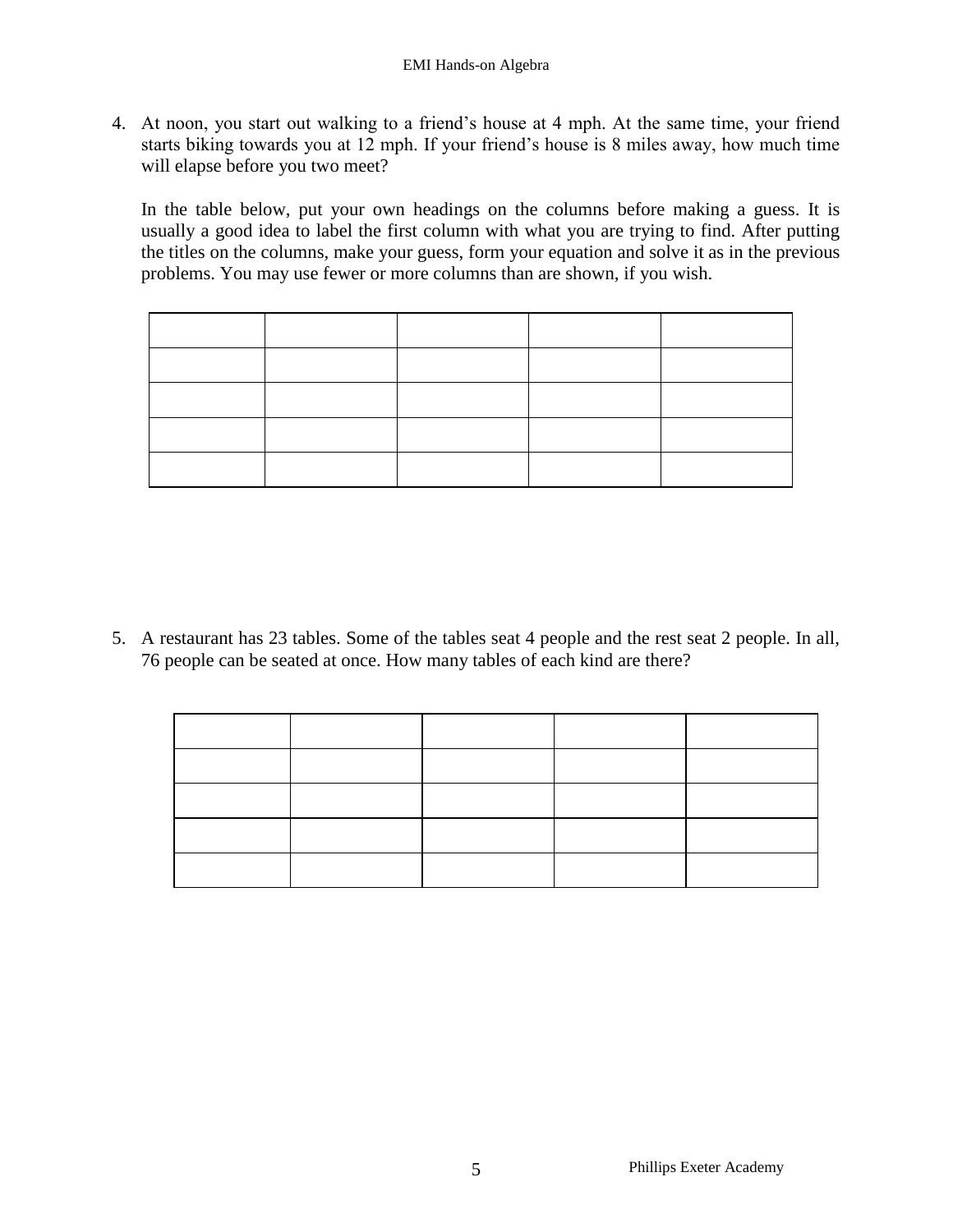## **Five Easy Pieces**

**Materials needed**: an 8 ½ x11 piece of paper and pair of scissors for each participant.

Directions:

- 1. Begin with a blank piece of paper. Take the upper left-hand corner, fold it across to the right edge, and down towards the bottom in such a way as to form the largest possible right triangle. Cut off the flap at the bottom and unfold the paper so that you have the largest square possible.
- 2. Fold the square in half to form a rectangle.
- 3. Without unfolding, fold the rectangle in half to form a square. Continue by folding the square in half to form another rectangle. Fold the rectangle in half to form a small square.
- 4. Unfold the paper back to the original square. Cut out 1/4 of the original square and label it "U". Set it aside.
- 5. Cut another 1/4 of the original square. Cut out 4 smaller squares and label each "E". Set these aside.
- 6. Cut another 1/4 of the original square. Cut across the diagonal to form two congruent triangles and label each triangle "O". Set these aside.
- 7. On the last 1/4 of the original square place a dot at the midpoint of each side (on the fold line). Cut along the diagonals from dot to dot to form 4 congruent triangles. Label each small triangle "A". Set these aside.
- 8. Label the remaining square "I".
- 9. Complete the following chart by comparing the pieces you have. The first is done for you.

| Question                                | Numerical<br>answer         | Written expression |
|-----------------------------------------|-----------------------------|--------------------|
| How many As does it take to cover an E? | $\mathcal{D}_{\mathcal{L}}$ | $2A = E$           |
| How many As does it take to cover an I? |                             |                    |
| How many As does it take to cover an O? |                             |                    |
| How many As does it take to cover an U? |                             |                    |
| How many Es does it take to cover an U? |                             |                    |
| How many Es does it take to cover an O? |                             |                    |
| How many Es does it take to cover an I? |                             |                    |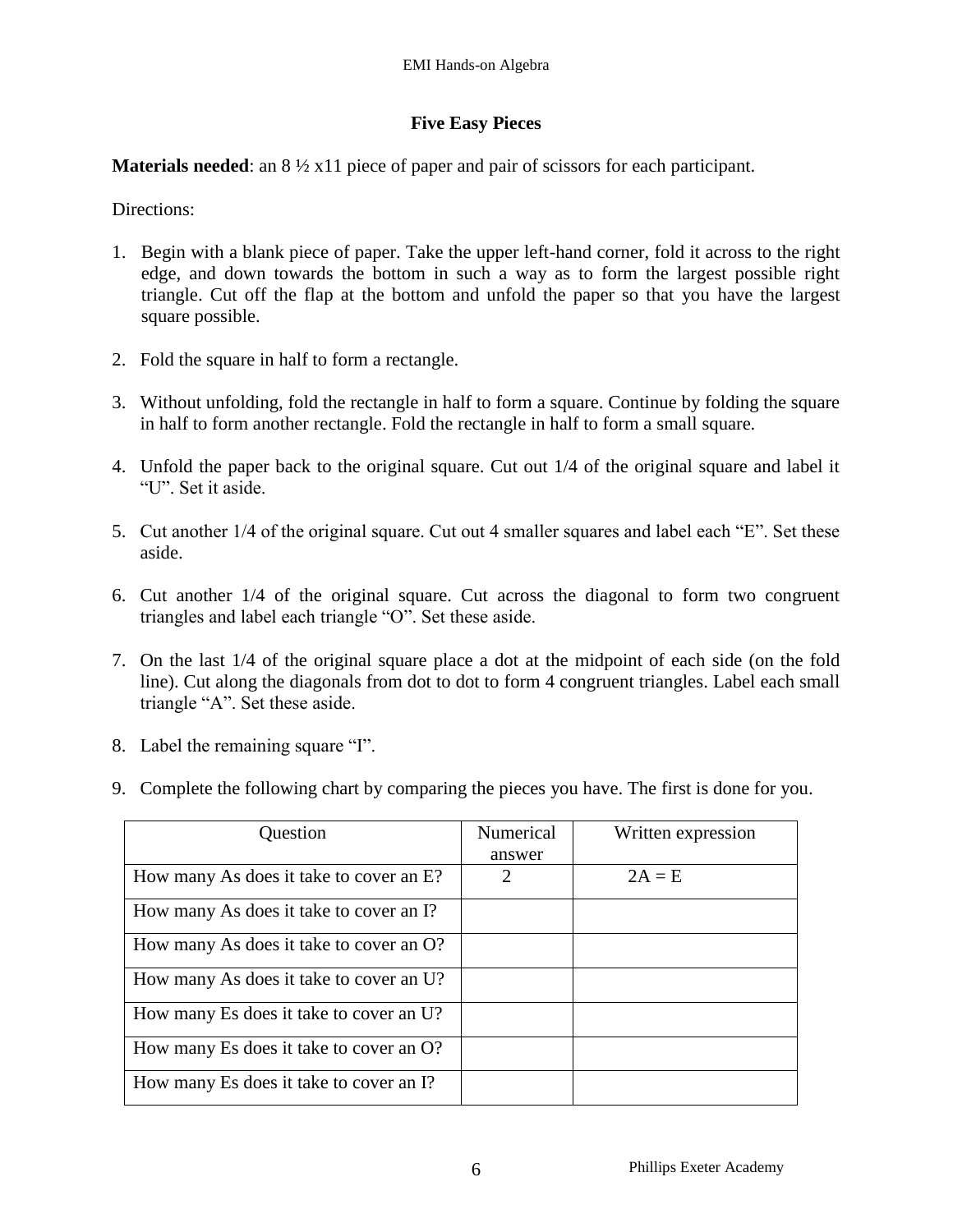- 10. Referring to your written expressions,
	- (a) If  $4A = I$  and  $8A = U$ , show algebraically the number of Is needed to equal one U.
	- (b) If  $4A = I$  and  $I = 2E$ , show algebraically the number of As needed to equal one E.
- 11. If you could cut up piece I, would it cover piece O? Justify your answer without actually cutting the pieces.
- 12. Write down all the possible ways that you can make the square U.
- 13. Take one E, one I and one U. These three squares renamed themselves: Bill, Jill and Lill. Bill said, "I am bigger than Lill." Jill said, "I am bigger than Bill." Who are we?

14Take one A, one E and one O. These three pieces renamed themselves Ali, Bet and Tim. Ali said, "I am twice as large as Bet." Bet said, "I am the same shape as Tim." Who are we?

15. Take one A, one E, one O and one U. These four pieces renamed themselves: Mary Larry, Harry and Cary. Mary said, "I am a fourth as large as Harry." Larry said, "I am bigger than Harry." Who are we?

16. Take one A, one I, one O and one U. These four pieces re-named themselves Floe, Joe, Moe and Woe. Joe said, "I am twice as large as Moe." Floe said, "I am the same shape as Woe." Woe said, "I am smaller than Moe." Who are we?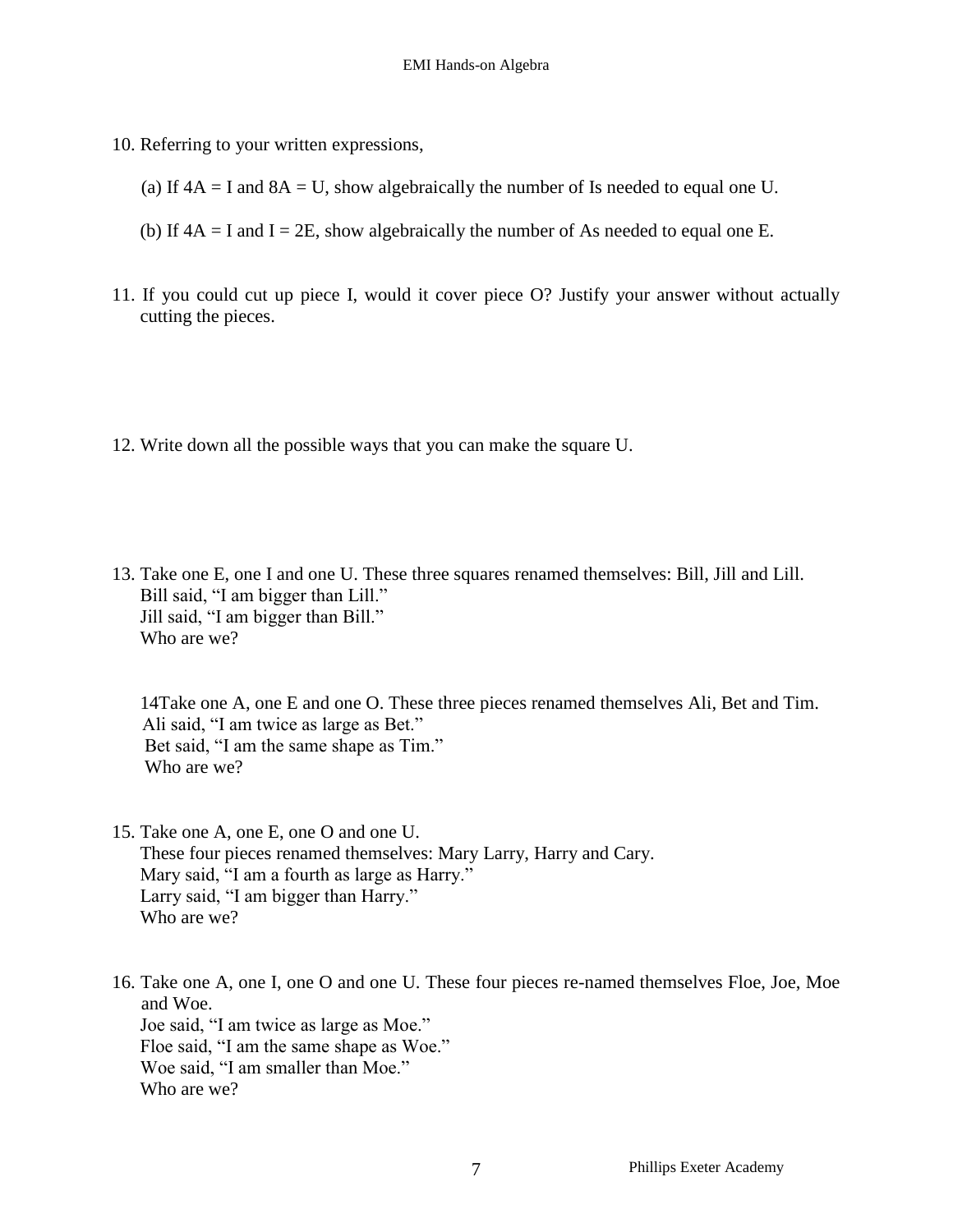#### **Balance Beam Lab**

**Materials needed:** For each participant or pair of participants about 8 large blocks (dice in this lab) and about 15 smaller blocks (small wooden blocks in this lab) are needed. Candy such as caramel candy cubes (large blocks) and Starbursts (small blocks) can also be used. -

#### Directions:

1. Take a ruler and using two dice (one is behind the one shown in the picture below) as a fulcrum, balance the ruler as well as you can. On one side, place 2 large dice and 4 wooden blocks. On the other end, place 1 large die and 6 wooden blocks. Try to keep them towards the end with the dice on the outside. One arrangement is pictured below.



Now try to remove blocks and dice so that you can determine how many blocks balance one die. Do this in such a way that the ruler is balanced at all times. (For example, you can take one block from the left side as long as you remove one block from the right side at the same time.)

Record your result. blocks equal one die.

2. Using a B for block and D for dice, write an equation that models the original grouping of blocks and dice as pictured above. Then show symbolically all the steps you took to determine your answer.

3. Clear your balance (ruler) and then form the situation pictured below using the large dice and blocks. Be sure that it will balance. Then try to remove blocks and dice, keeping the ruler balanced at all times. Your result should match the result obtained in problem 1.

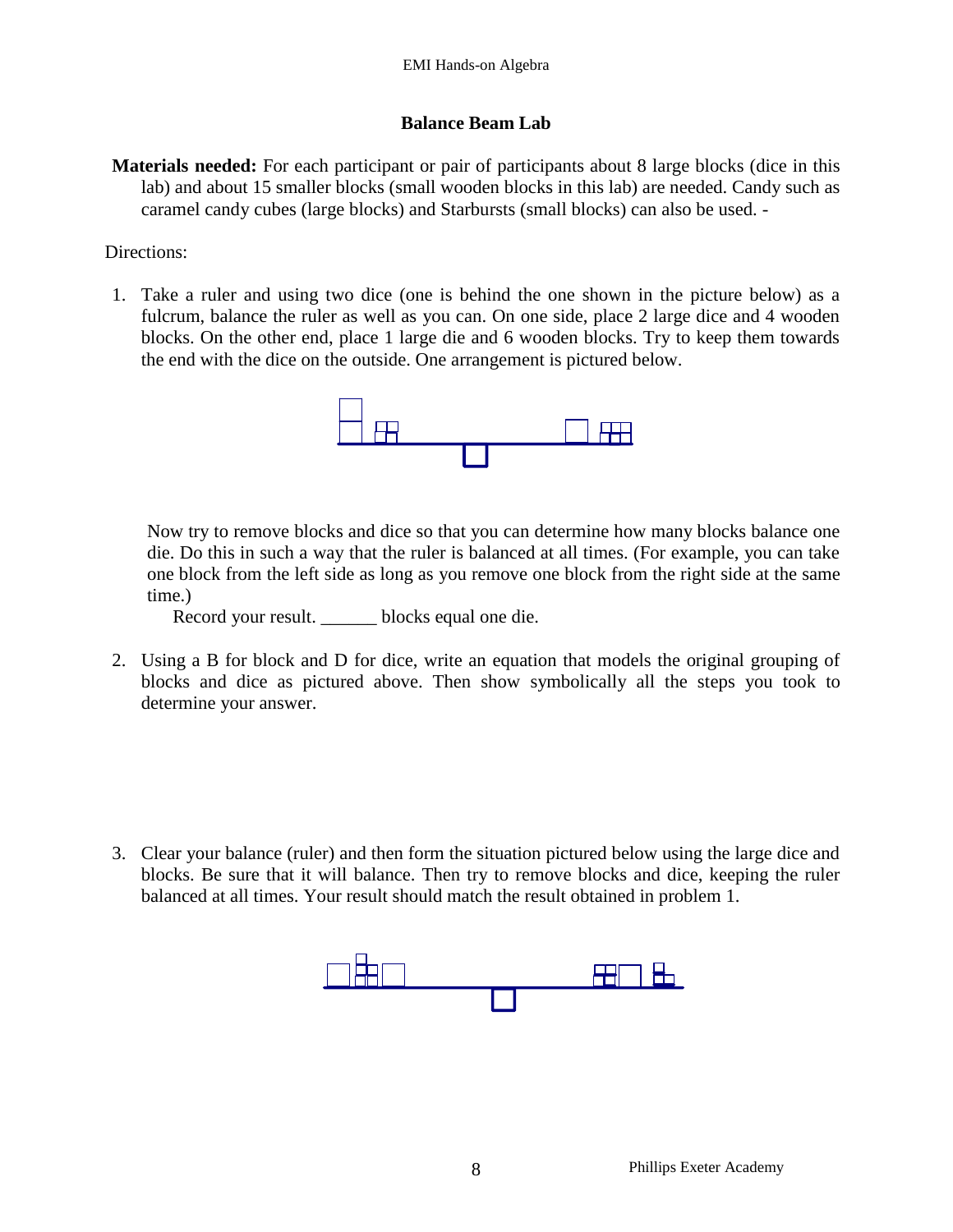#### EMI Hands-on Algebra

- 4. Using a B for block and D for dice, write an equation that models the original grouping of blocks and dice as pictured above. Then show symbolically all the steps you took to determine your answer.
- 5. Clear your balance (ruler) once again. On one side of the balance place 5 dice and 3 blocks and on the other side place 3 dice and 7 blocks. Try to stack the blocks and dice, and place them towards the ends of the ruler. Be sure that the ruler is balanced. Then try to remove dice and blocks as before. This time, you should reach the situation where 2 dice is balancing 4 blocks. Decide how to physically determine that 1die balances 2 blocks and also decide mathematically why you can do what you did.
- 6. Clear your balance. Take two blocks and one die and put a rubber band around them as pictured at the right. Do this again once more, making a total of two groupings. Place these on the left side of your ruler , stacking one on top of the other. Balance them by placing 8 blocks on the right side of the ruler as pictured.





\_\_\_\_\_\_\_\_\_\_\_\_\_\_\_\_\_\_\_\_\_\_\_\_\_\_\_\_\_\_\_\_\_\_\_\_\_\_\_\_\_\_\_\_\_\_\_\_\_\_\_\_\_\_\_\_\_\_\_\_\_\_\_

The challenge now is to remove blocks and dice, as you did previously, to find the number of blocks that equal one die. However, before the blocks on the LHS can be removed from the ruler, what must be done first?

Complete that step and then proceed as before.

7. Problem number 6 can be modeled in symbols as follows:

 $2(D + 2B) = 8B$ 

If you wish to now show symbolically the steps taken in problem 6, what algebraic operation must be performed to remove the parentheses?

What physical step does that parallel in your work in problem 6?

Perform this step and then continue to show the number of blocks that balance one die.

\_\_\_\_\_\_\_\_\_\_\_\_\_\_\_\_\_\_\_\_\_\_\_\_\_\_\_\_\_\_\_\_\_\_\_\_\_\_\_\_\_\_\_\_\_\_\_\_\_\_\_\_\_\_\_\_\_\_\_\_\_\_\_\_\_\_\_\_\_

\_\_\_\_\_\_\_\_\_\_\_\_\_\_\_\_\_\_\_\_\_\_\_\_\_\_\_\_\_\_\_\_\_\_\_\_\_\_\_\_\_\_\_\_\_\_\_\_\_\_\_\_\_\_\_\_\_\_\_\_\_\_\_\_\_\_\_\_\_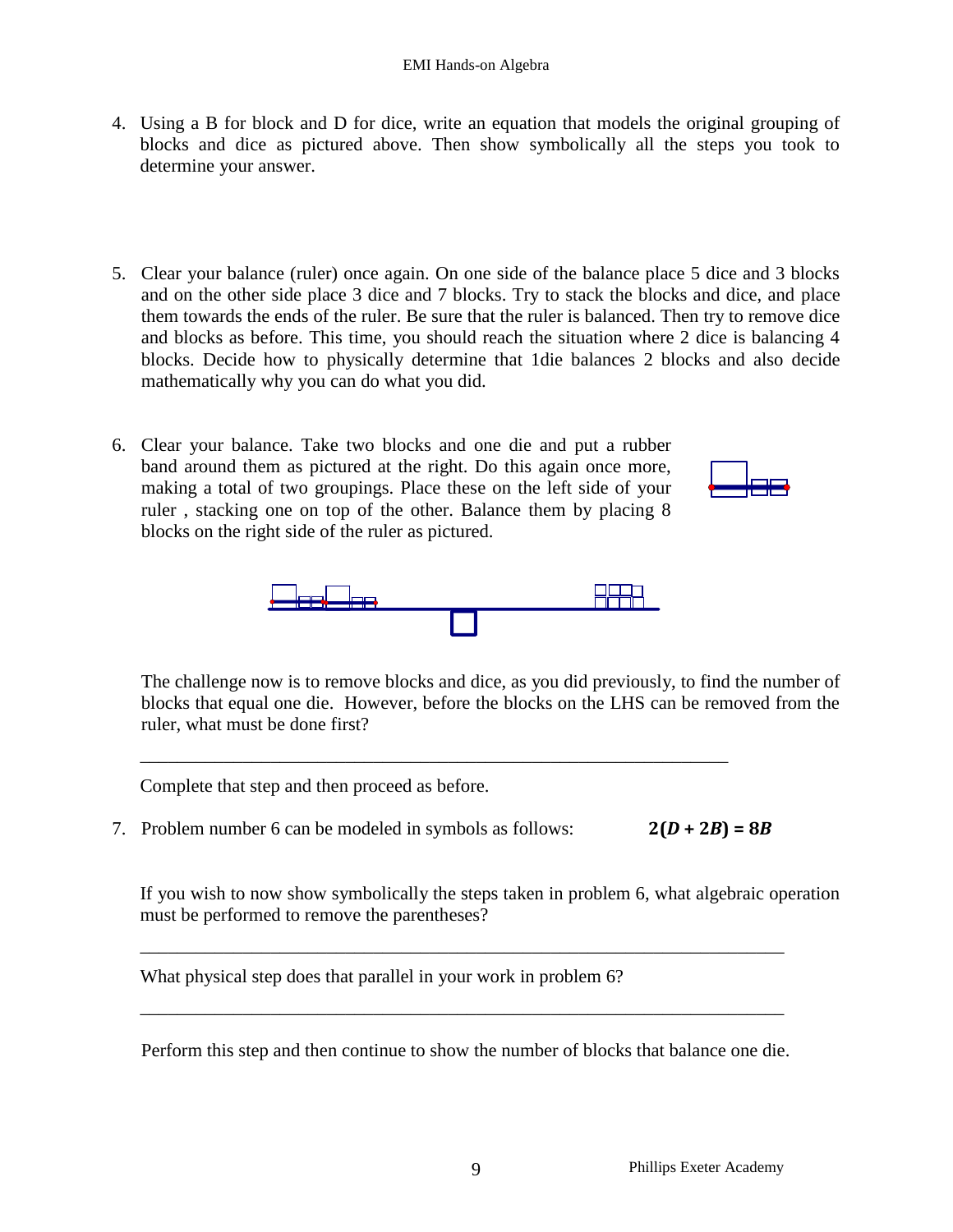8. Returning to the set-up in problem 6, you may notice that there is a second way to approach the problem. What might be another first step?

\_\_\_\_\_\_\_\_\_\_\_\_\_\_\_\_\_\_\_\_\_\_\_\_\_\_\_\_\_\_\_\_\_\_\_\_\_\_\_\_\_\_\_\_\_\_\_\_\_\_\_\_\_\_\_\_\_\_\_\_\_\_\_\_\_\_\_\_\_

Show this step symbolically by starting with  $2(D + 2B) = 8B$ 

9. Construct the situation pictured below on your balance and then proceed to remove blocks and dice to again show the number of blocks that balance one die.



10. Model the problem with variables and show symbolically how you arrived at your answer.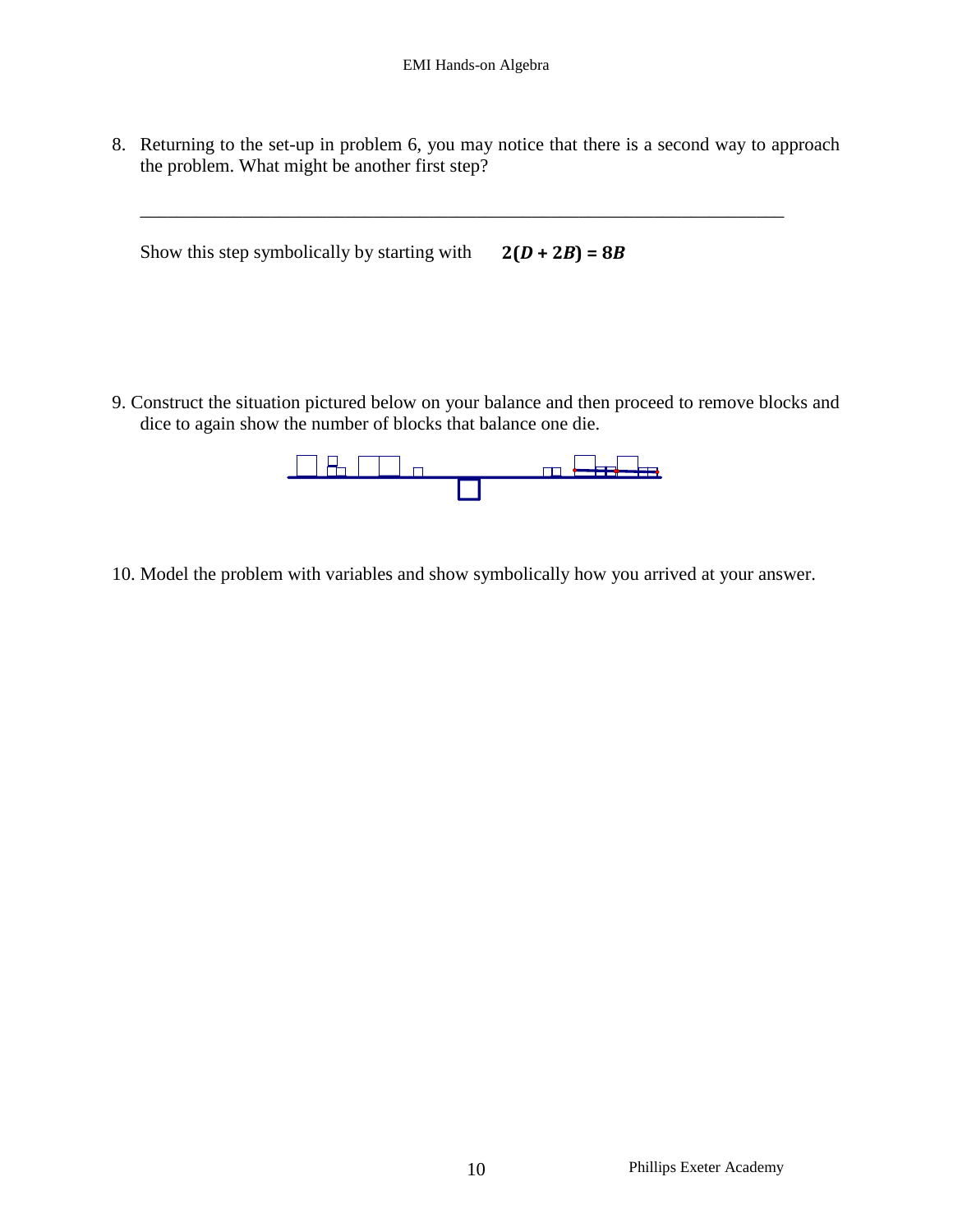## **Factoring Trinomials With Tiles**

**Materials needed:** Set of commercial tiles or hand-made tiles such as those on the next page.

Directions: Count out the following number of tiles for each group/pair of participants.

|                                                  | Number needed |
|--------------------------------------------------|---------------|
| - small blue squares x by x called $x^2$ -blocks | 3             |
| - large blue squares y by y called $y^2$ -blocks | 2             |
| - small yellow 1 by 1 squares called 1's         | 10            |
| - blue 1 by x rectangles called x-blocks         | 6             |
| - blue 1 by y rectangles called y-blocks         | 5             |
| - blue $x$ by $y$ rectangles called $xy$ -blocks | 3             |
|                                                  |               |

#### *Make a rectangle*

With the above resources you are going to try to make rectangles. For each set go through the following steps.

- 1. Write an expression for the sum of the areas of the resources. Combine like terms whenever possible.
- 2. Fit all the pieces together to form a rectangle.
- 3. Write the length and width of your new rectangle.
- 4. Write an expression for the area of your rectangle in the form (*length*)(*width*).
- 5. Write an equation that states that the sum of the areas of the individual resources (the expression you wrote in 1.) equals the area of your new rectangle (the expression you wrote in 4.)

#### *example*

Given the resources  $1 x^2$ -block,  $2 x$ -blocks:

- 1. The sum of the areas is  $x^2 + x + x = x^2 + 2x$
- 2. Fit the pieces to form a rectangle (see lower diagram)
- 3. The length is  $x + 2$ , the width is x
- 4. An expression for the area is  $x(x + 2)$
- 5.  $x^2 + 2x = x(x + 2)$





#### *you try these*

- 1.  $1 x^2$ -block, 3 *x*-blocks, 2 1's
- 3.  $2x^2$ -blocks, 4 *x*-blocks
- 5. 1 *y* 2 -block, 4 *y*-blocks, 4 1's
- 7. 2 *y* 2 -blocks, 5 *y*-blocks, 2 1's
- 9.  $2x^2$ -blocks,  $2x$ -blocks,  $2xy$ -blocks
- 2.  $1 x^2$ -block, 2 *x*-blocks, 1 1 (yellow square)
- 4. 1 *y* 2 -block, 4 *y*-blocks, 3 1's
- 6. 1  $x^2$ -block, 1  $y^2$ -block, 2  $xy$ -blocks
- 8.  $2x^2$ -blocks, 1 *y*<sup>2</sup>-blocks, 3 *xy*-block
- 10. 1  $x^2$ -block, 1  $y^2$ -block, 2  $xy$ -blocks, 3 *x*- blocks, 3 *y*-blocks, 2 1's
- 11. Take one  $x^2$ -block and 6 x-blocks. Using all seven of these blocks each time, and any number of 1's, form as many different rectangles as you can. Write down the dimensions of each rectangle formed.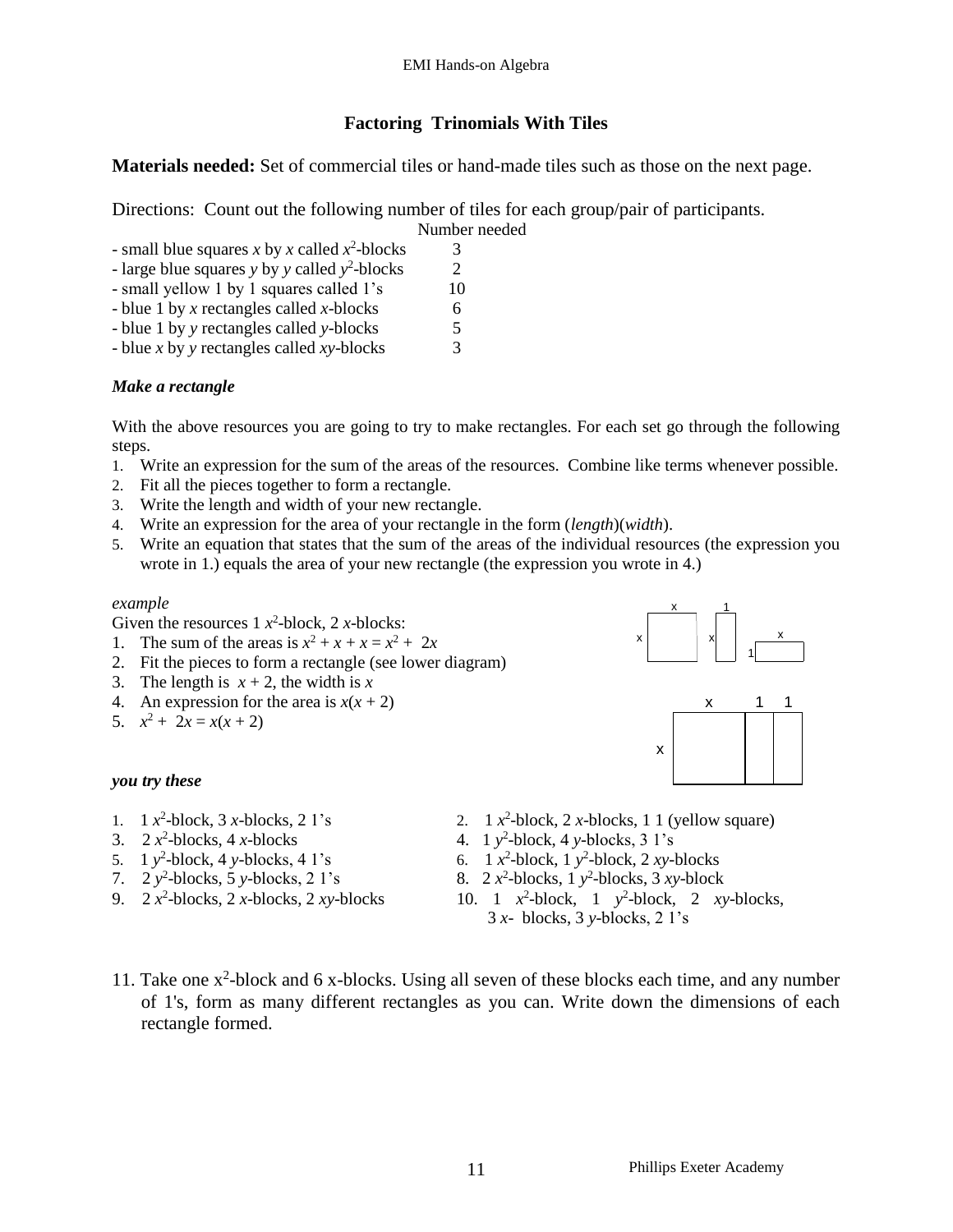#### **Completing the Square**

**Materials needed:** Set of commercial tiles or hand-made tiles such as those described in the Factoring Trinomials with Tiles lab.

Directions: In this worksheet you are given some blocks and you have to decide how many yellow unit blocks you need to add to *make a square.*

1. (a) Take an  $x^2$ -block and 2 *x*-blocks. Show how you can make a square with these blocks if you add one yellow unit block.

(b) What are the length and width of the square you built? length width width (c) Complete the following. The blank on the left side represents what you have to add. The blank on the right represents the length of the side of the square that you made.

$$
x^{2} + 2x + \dots = x^{2} + 2x + \dots^{2} = (\dots)^{2}
$$

- 2. (a) Take an  $x^2$ -block and 4 *x*-blocks. How many yellow unit blocks must you add to make a square?
	- (b) What are the length and width of the square you built? length  $\frac{1}{\sqrt{1-\frac{1}{n}}}\$  width  $\frac{1}{\sqrt{1-\frac{1}{n}}}\$
	- (c) Complete the following:  $x^2 + 4x +$  \_\_\_ =  $x^2 + 4x +$  ( \_\_\_)<sup>2</sup> = ( \_\_\_\_\_\_\_\_\_\_)<sup>2</sup>
- 3. (a) Take an  $x^2$ -block and 6 *x*-blocks. How many yellow unit blocks must you add to make a square?
	- (b) What are the length and width of the square you built? length \_\_\_\_\_\_\_\_\_ width \_\_\_\_\_\_\_\_
	- (c) Complete the following:  $x^2 + 6x + \underline{\hspace{1cm}} = x^2 + 6x + (\underline{\hspace{1cm}})^2 = (\underline{\hspace{1cm}})^2$
- 4 (a) Suppose you take one  $x^2$ -block and 100 *x*-blocks. Can you predict how many unit blocks you would have to add to make a square? How many?
	- (b) What would the length and width of your square be? length width  $\frac{1}{2}$ (c) Complete the following:  $x^2 + 100x +$   $\qquad = x^2 + 100x +$   $\qquad \qquad$   $\qquad =$   $\qquad =$   $\qquad$
- 5. (a) Suppose you take one  $x^2$ -block and *one* x-block. Imagine you could split the x-block into two blocks, each ½ by *x*. How much of a yellow block

would you have to add to complete a square? Draw a diagram of this situation. Make sure you label all the dimensions.

(b) What would the length and width of your square be?

length \_\_\_\_\_\_\_\_\_\_\_ width \_\_\_\_\_\_\_\_\_ (c)Complete the following:  $x^2 + 1x + \underline{\hspace{1cm}} = x^2 + 1x + (\underline{\hspace{1cm}})^2 = (\underline{\hspace{1cm}})^2$ 

6. (a) Suppose you take one  $x^2$ -block and  $p$  x-blocks. Can you predict how many unit blocks you would have to add to complete the square?

- (b) What are the length and width of the square that you built? length \_\_\_\_\_\_ width\_\_\_\_\_\_
- (c) Complete the following:  $x^2 + px + \underline{\hspace{1cm}} = x^2 + px + (\underline{\hspace{1cm}})^2 = (\underline{\hspace{1cm}})^2$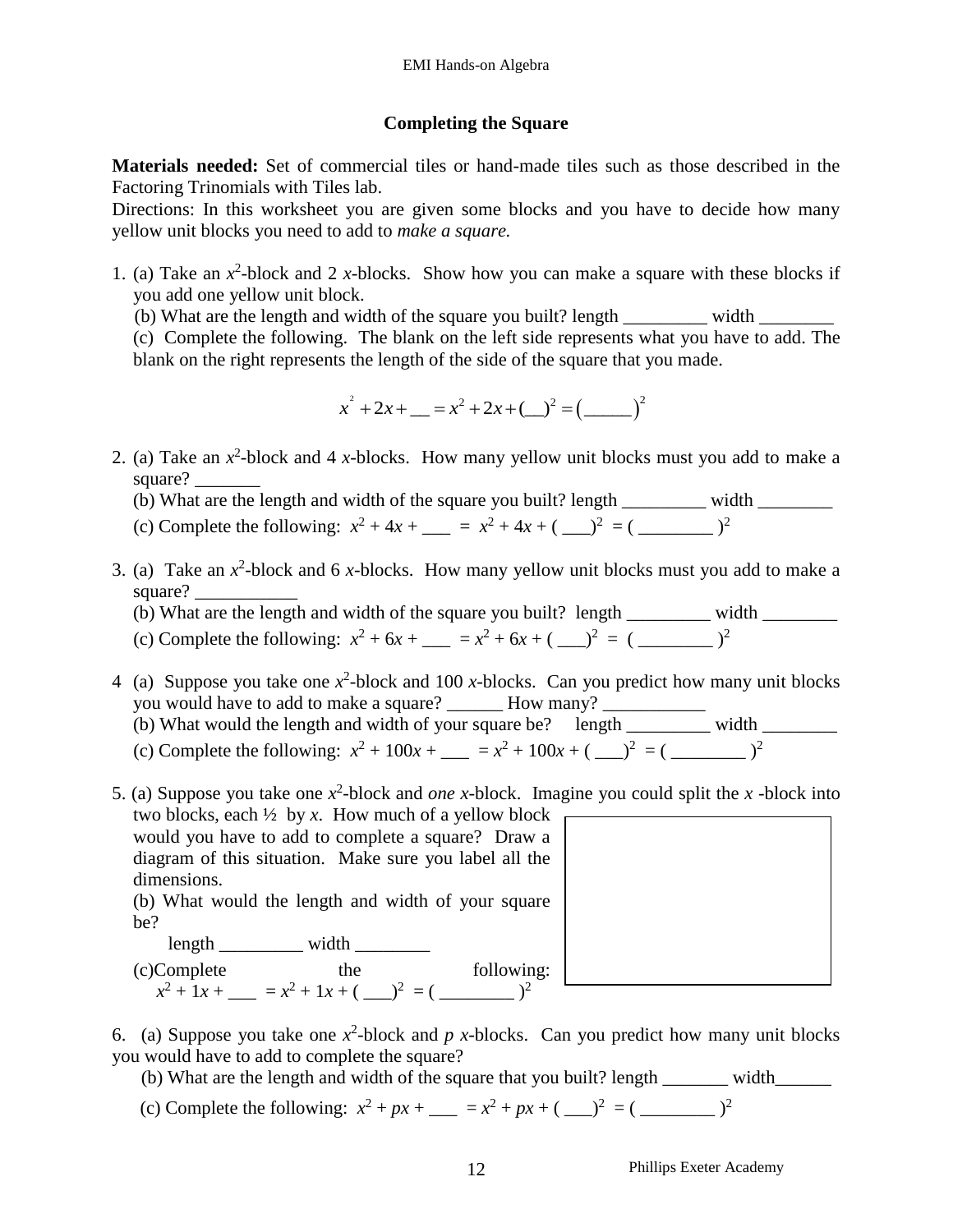#### EMI Hands-on Algebra

# Template for factoring tile

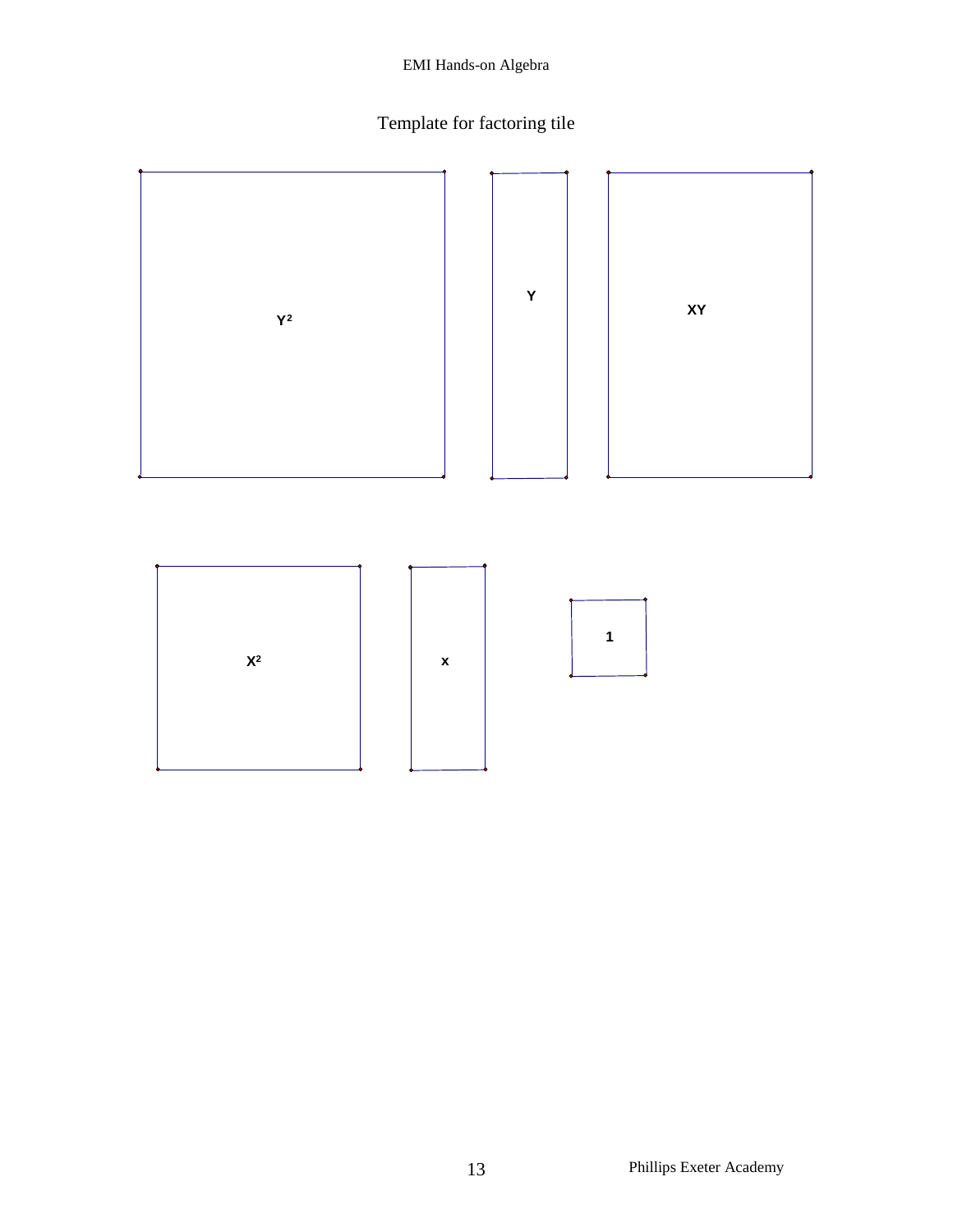#### **Irrational Number Worksheet**

## **Materials needed**: Graph paper, straight edge, compass

1. Using the straight edge, construct a square of unit length in the first quadrant using the points  $(0,0)$ ,  $(1,0)$ ,  $(0,1)$ , and  $(1,1)$  as the vertices. In order for the square to be a good size, use 10 blocks on the graph paper to equal one unit length. Put the origin in the lower left hand corner of the graph paper with the longest side of the graph paper arranged horizontally.



2. Use the straight edge to construct the diagonal from  $(0,0)$  to  $(1,1)$ . Use the Pythagorean Theorem to confirm the exact length of this diagonal is  $\sqrt{2}$ .

3. By placing the point of the compass at (0,0) and the pencil end of the compass on (1,1), construct an arc of a circle that intersects the *x*-axis at a point labeled P. What is the exact distance from the origin to point P?

4. Hopefully you answered the above question with  $\sqrt{2}$ . Using the squares on your graph paper, give an approximation to the nearest tenth for  $\sqrt{2}$  . Use your calculator to check to see if your approximation is correct.



5. The  $\sqrt{2}$  is an example of an *irrational number*. Irrational numbers exist on the number line, but they cannot be expressed exactly as a decimal or a fraction. Even the number on your calculator is only a very accurate approximation for  $\sqrt{2}$ . *Rational numbers* are those numbers on the number line that can be expressed as decimals or fractions. Use the calculator approximation to obtain a decimal approximation for  $\sqrt{2}$  . Between what two integers on the *x*-axis would you locate  $\sqrt{2}$ ? If you divide your *x*-axis into tenths, between what two tenths would you locate  $\sqrt{2}$ ? Now determine two rational numbers that are 0.001 apart, yet the  $\sqrt{2}$  lies in between them. How about two rational numbers that are 0.00001 apart that have  $\sqrt{2}$  in between them?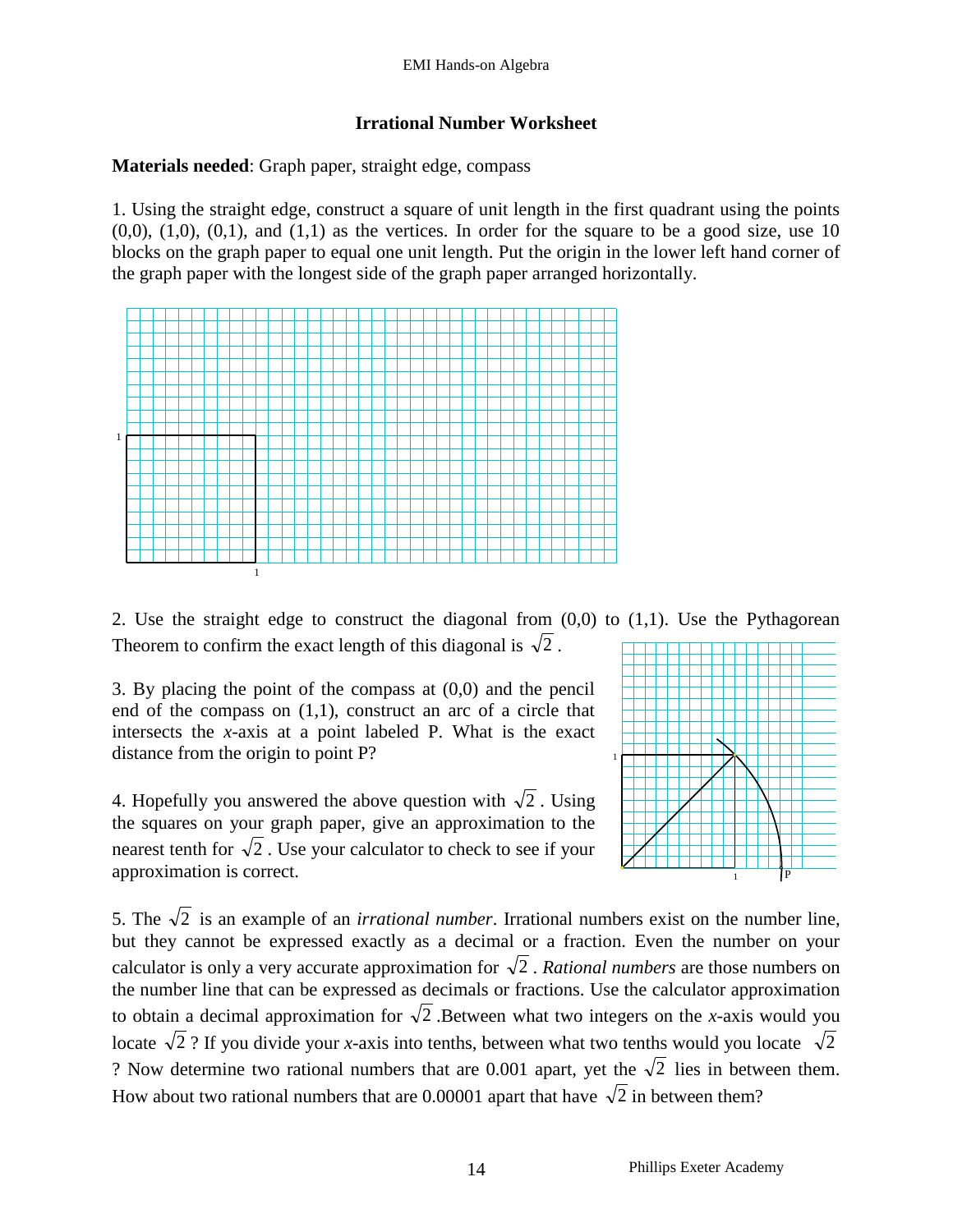6. Using the straight edge, construct a vertical line through point P. Label where this vertical line intersects the horizontal line 1 unit up as point Q. Use the right triangle formed by the origin, and points P and Q to determine the exact length of the segment from the origin to point Q.



7. Hopefully, you calculated this length to be exactly  $\sqrt{3}$ . Now use the compass in a manner similar to what you did in the previous example to determine the location of  $\sqrt{3}$  on the *x*-axis. Counting blocks on your graph paper, give an approximation for  $\sqrt{3}$ , and then check your answer using the calculator.

8. Use the calculator approximation of  $\sqrt{3}$  to find two rational numbers on the *x*-axis line 0.01 apart, yet the  $\sqrt{3}$  lies in between them. How about two rational numbers that are 0.000001 apart that have  $\sqrt{3}$  in between them?

9. Use the straight edge and compass method along with the Pythagorean Theorem to locate  $\sqrt{5}$ on the *x*-axis the same way you located  $\sqrt{2}$  and  $\sqrt{3}$ .

A challenge: Locate  $\sqrt{7}$  on the *x*-axis through a compass-straight edge construction.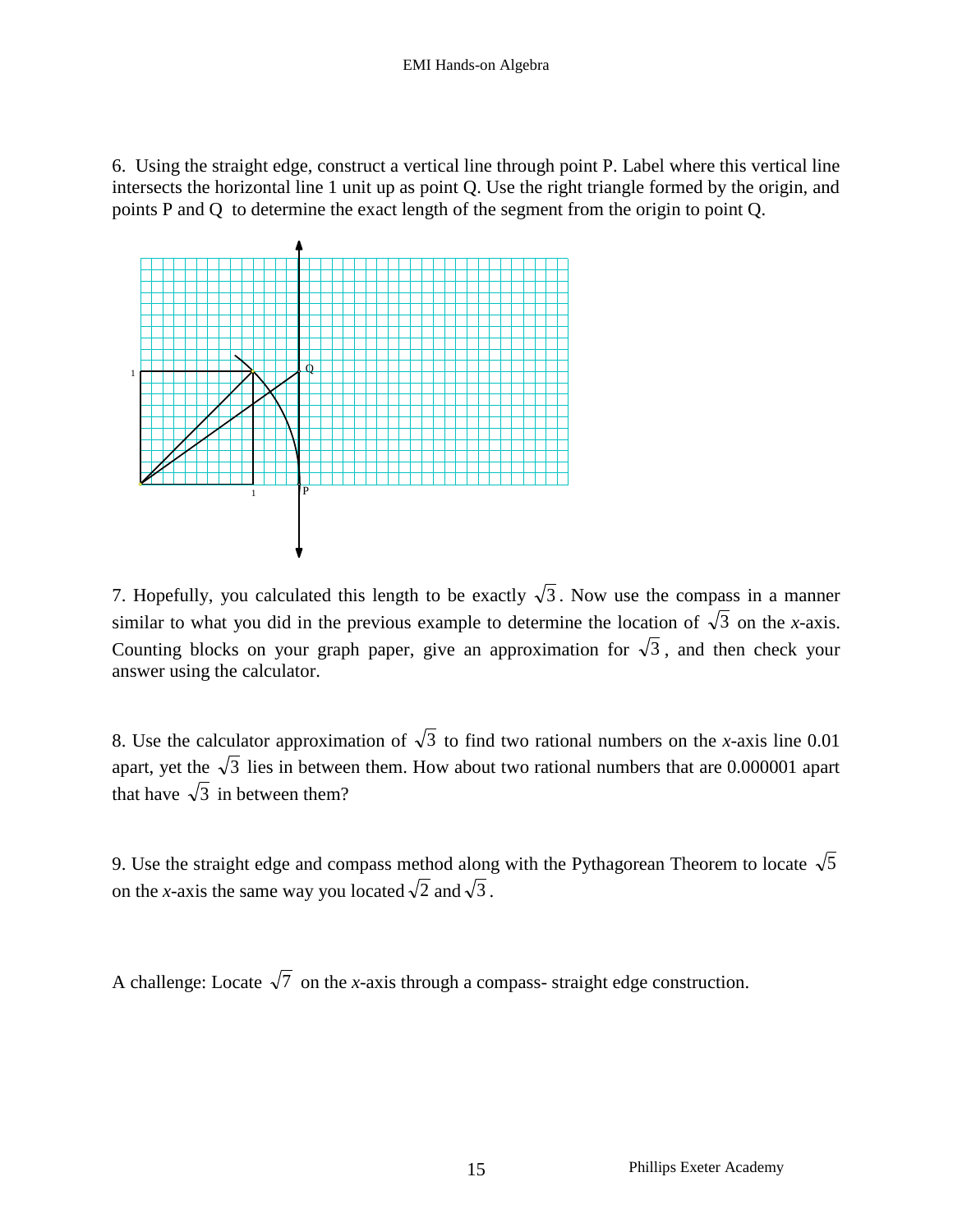#### **Paper folding**

**Materials needed:** 8 ½ x 11 paper, a few sheets of newspaper or larger paper to demonstrate maximum number of folds possible.

#### Directions:

- 1. How many times is it possible to fold a piece of paper? Take a piece of 8½ x 11 paper and fold it in half. You now have something that is two pages thick. Fold that piece in half again. How thick is it now? Continue folding and recording your results in the second column of the table at the right for 6 folds.
- 2. If one piece of paper is 0.003 inches thick, how thick would two pages be? Four pages? Record the thickness in inches in the third column of your table for all six folds.

| number of folds thickness |       | inthickness | in |
|---------------------------|-------|-------------|----|
|                           | pages | inches      |    |
| 1                         |       | 0.006       |    |
| $\overline{c}$            | 4     |             |    |
| $\overline{3}$            |       |             |    |
| $\overline{4}$            |       |             |    |
| $\frac{1}{6}$             |       |             |    |
|                           |       |             |    |
|                           |       |             |    |
|                           |       |             |    |
|                           |       |             |    |

- 3. It is virtually impossible possible to fold the paper 15 times. However, we could cut and stack the paper and obtain the same results. Looking back at step 1, we could have cut the paper in half and put one on top of the other. We could then have cut the pile in half and stacked it, obtaining a stack of four sheets. After doing this 13 more times for a total of 15, how many pieces of paper would be in the stack? At 0.003 inches per piece of paper, how high would the stack now be? Record these numbers in your table. Convert your answer to feet, showing your calculations.
- 4. Based on your work thus far, how thick in feet would you estimate that a stack formed by 25 cutting and stacking operations would be? Write your estimate below. Now compute the actual thickness of the stack formed by doing this operation 25 times and record your answer. Make use of your calculator to compute this answer.

my estimate \_\_\_\_\_\_\_\_\_\_\_\_\_\_\_ my answer from the calculator \_\_\_\_\_\_\_\_\_\_\_\_\_\_\_\_\_\_\_

5. Form a formula that gives the thickness *in feet* of the folded paper as a function of the number of folds and write it in the space below.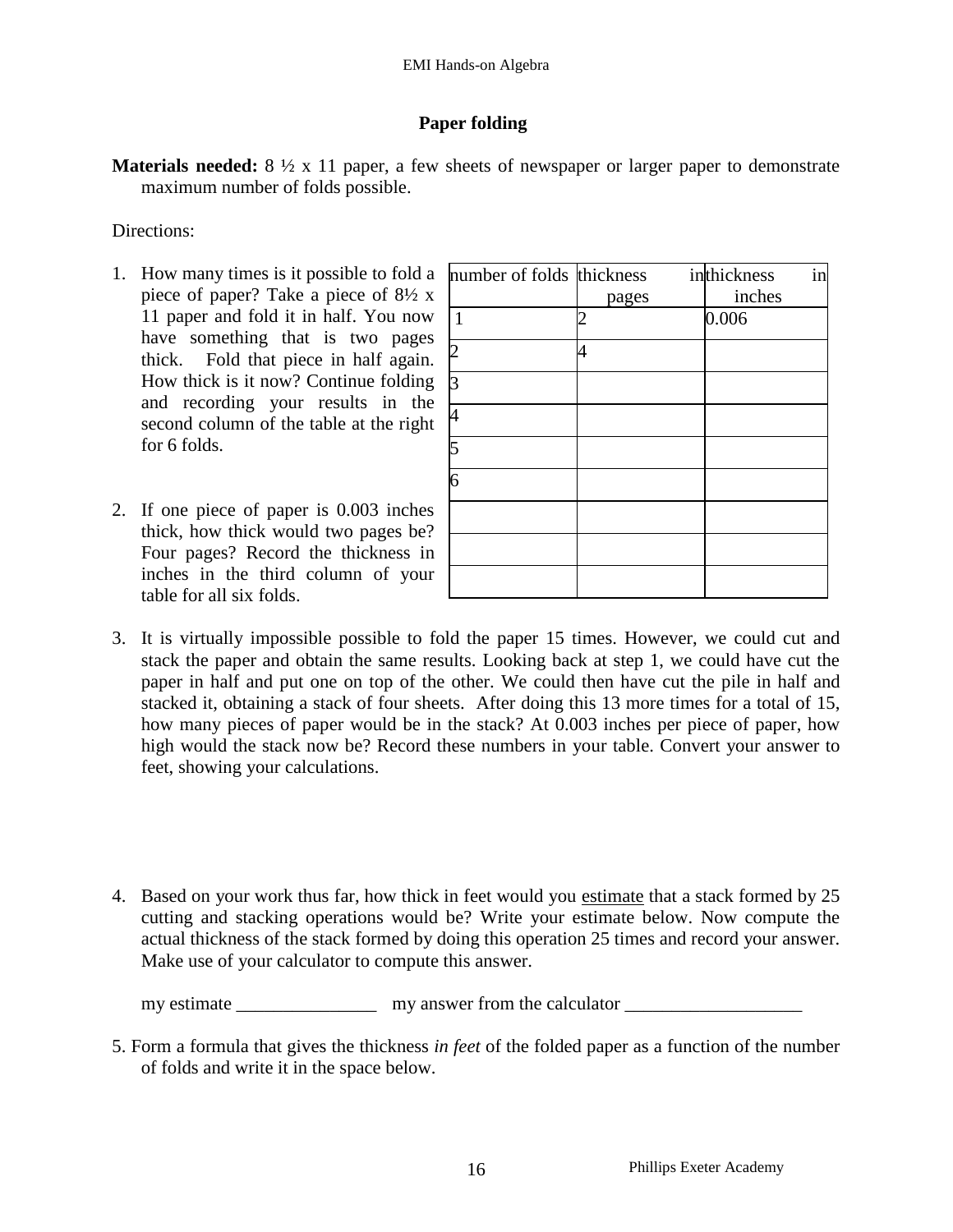6. Mount Everest, the tallest mountain in the world is 29,028 feet high. About how many cutting and stacking operations would it take to get a stack at least this high? (Record your answer and also describe how you got it.)

7. The moon is 286,000 *miles* away. How many cutting and stacking operations would it take to form a stack that would reach the moon?

8. If we performed the cutting and stacking operation 24 times we would obtain a stack that is almost 0.8 miles high. (Verify this.) (a) If we would want to try to actually do this task, how many sheets of paper would be in the stack?

(b) If each sheet in the stack was one square foot in area, what would be the dimensions of a large square piece of paper that could be used to accomplish this task?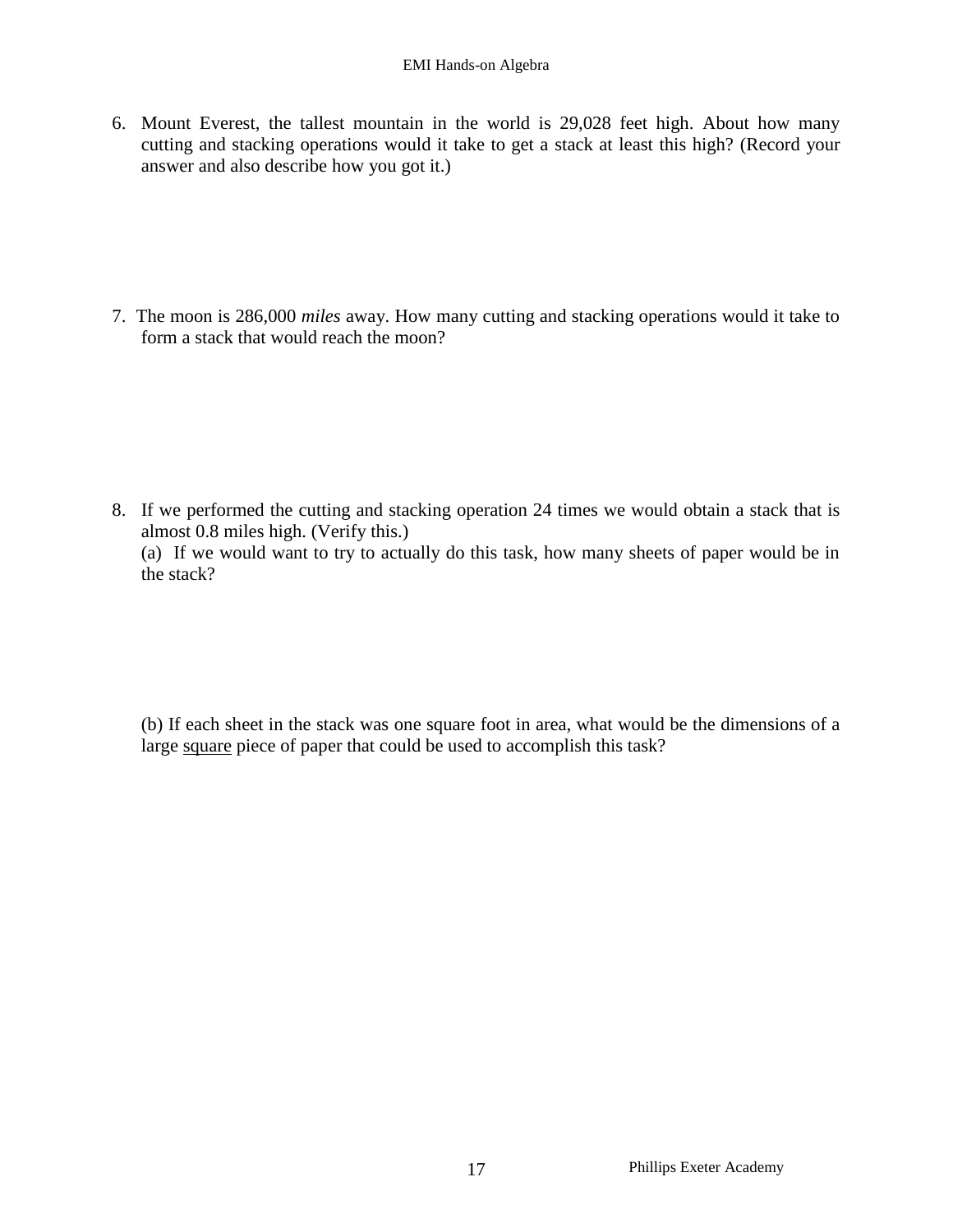## **What Is Wrong With This Picture?**

Directions:

Study the two pictures below. Is there anything wrong with what you see? Assume that the first figure is a square.



2. Draw the right-hand figure as accurately as possible on the graph below. Do the four pieces from the square fit perfectly in the rectangle? That is the area of the given square? \_\_\_\_\_\_? What is the area of the rectangle you formed? \_\_\_\_\_\_\_ Can you determine why they differ?

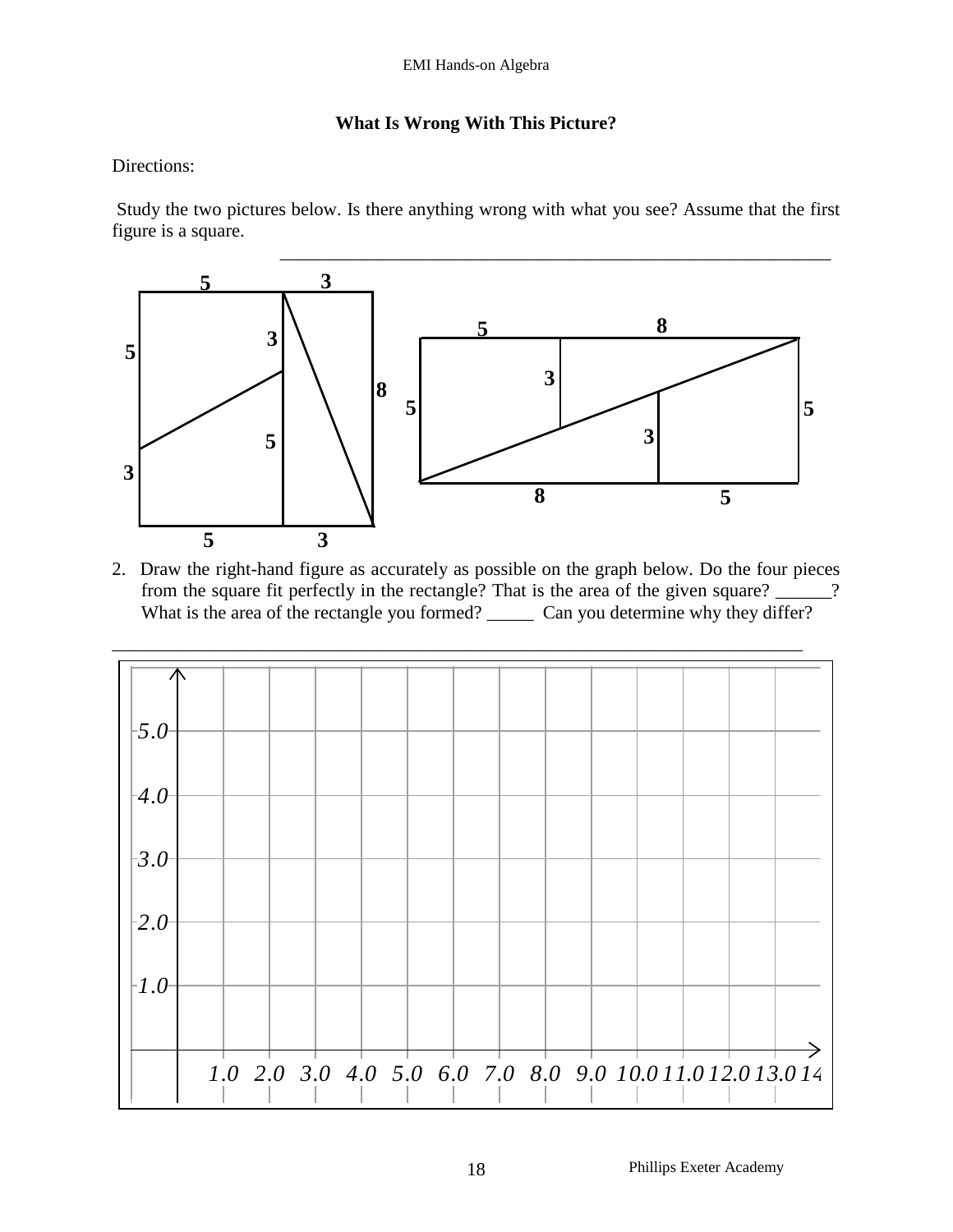## **The Jumping Game**

**Materials needed**: Two groups of different objects, four objects in each group. Colored disks work well. A sheet of paper on which to re-draw the figures in step 2 if these are not large enough to accommodate the disks.

The following game is based on these rules:

- 1. Moves can be made in only one direction. The objects cannot move backwards.
- 2. You may move into an adjacent unoccupied space.

3. You may jump a mover of the opposite shape/color, but you may only jump over one mover on each jump.

The object of each game is to completely switch the positions of the movers of one shape/color with the movers of the other shape/color in the minimum number of moves. ame is to completely switch the positions of the movers of one shape<br>ne other shape/color in the minimum number of moves.



1. Place two different markers in the positions indicated on the game board at the right. What is the minimum number of moves necessary to completely switch their positions?

| $\mathbf{\nabla}$<br>د ، | $\cdot$ ) |
|--------------------------|-----------|
|                          |           |

2. Now try the same thing with each of the following games and record the least number of moves needed in each game in the table provided. You may find it helpful to re-draw each game board on another piece of paper.

| $\mathbf X$ | $\mathbf X$ |             | $\circ$     | $\bigcirc$ |            |                     | # of<br>markers<br>of one color<br>$\mathbf{1}$ | minimum<br># of<br>moves |
|-------------|-------------|-------------|-------------|------------|------------|---------------------|-------------------------------------------------|--------------------------|
|             |             |             |             |            |            |                     | $\begin{array}{c} 2 \\ 3 \\ 4 \end{array}$      |                          |
| $\mathbf X$ | $\mathsf X$ | $\mathbf X$ |             | $\bigcirc$ | $\bigcirc$ | $\circlearrowright$ |                                                 |                          |
|             |             |             |             |            |            |                     |                                                 |                          |
| $\mathbf X$ | $\mathbf X$ | $\mathbf X$ | $\mathbf X$ |            | $\circ$    | $\bigcirc$          | $\circ$                                         | $\circ$                  |
|             |             |             |             | 19         |            |                     | Phillips Exeter Academy                         |                          |

| $\mathbf x$ | $\mathbb{R}$ | $\left\vert x\right\vert =\left\vert x\right\vert =\left\vert x\right\vert$ |  | $\circ$ 1 | $\circ$ 0 |  |
|-------------|--------------|-----------------------------------------------------------------------------|--|-----------|-----------|--|
|             |              |                                                                             |  |           |           |  |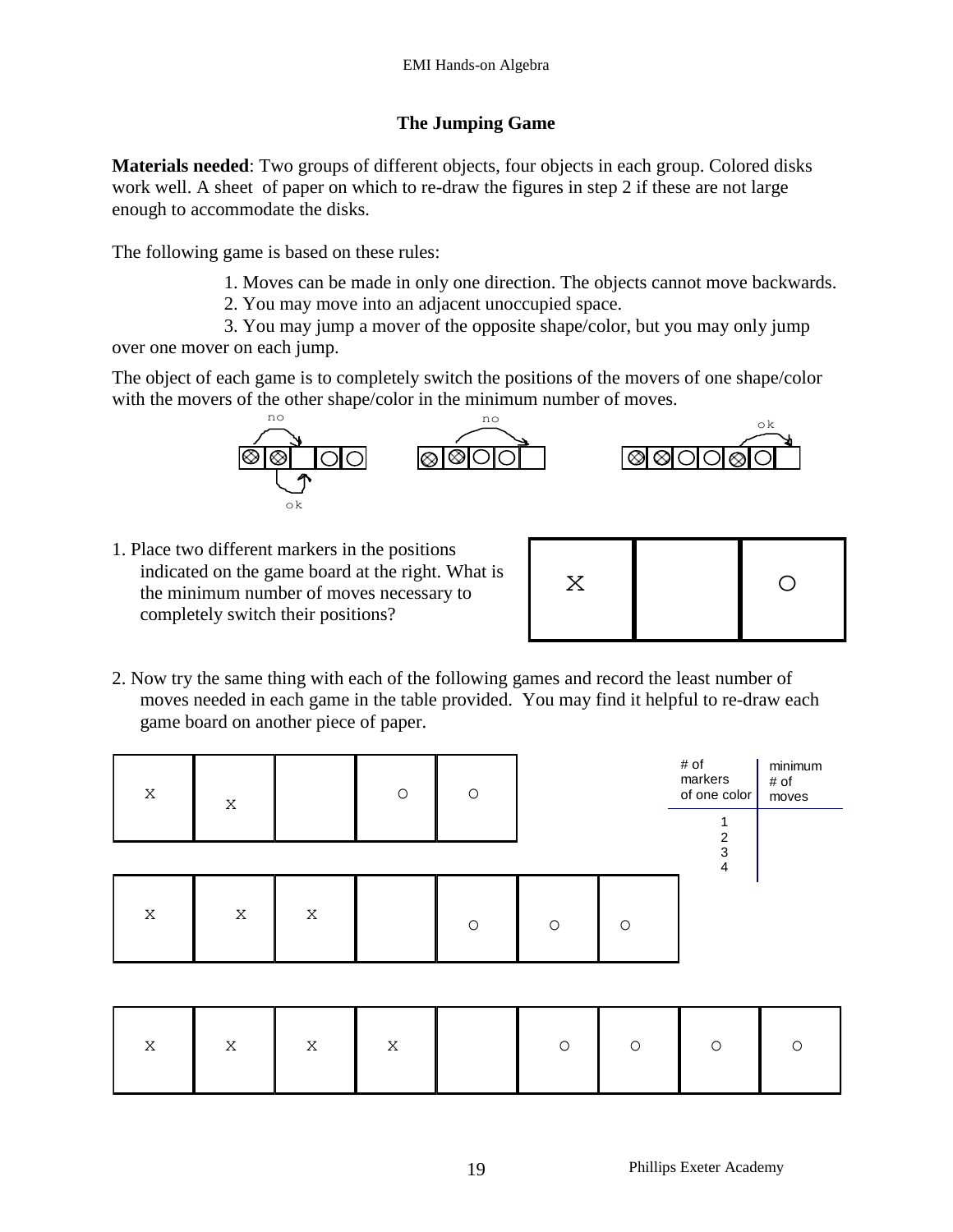3. Is the pattern in the second column linear? \_\_\_\_\_\_\_\_\_\_ quadratic? \_\_\_\_\_\_\_\_\_\_ exponential?

Give a reason for your answer.

 $\overline{\phantom{a}}$  . The set of the set of the set of the set of the set of the set of the set of the set of the set of the set of the set of the set of the set of the set of the set of the set of the set of the set of the set o

4. Determine an equation that describes the relationship between the two columns.

\_\_\_\_\_\_\_\_\_\_\_\_\_\_\_\_\_\_\_\_\_\_\_\_\_\_\_\_\_\_\_\_\_\_\_\_\_\_\_\_\_\_\_\_\_\_\_\_\_\_\_\_\_\_

\_\_\_\_\_\_\_\_\_\_\_\_\_\_ It might be helpful to continue the pattern "backwards" to zero "# of markers of one color."

Your equation: \_\_\_\_\_\_\_\_\_\_\_\_\_\_\_\_\_\_\_\_\_\_\_\_\_

5. Return to the original problem and re-do the moves for each game. Record whether the move was a "slide" into the next space or a "jump" over one of the markers. For example, in the first game, the moves might be recorded as

## S J S

What would be the pattern in the second game look like ? \_\_\_\_\_\_\_\_\_\_\_\_\_\_\_\_\_\_\_\_\_\_\_\_

And the third?

The fourth ?

Fill in your values in the tale at the right: Remember that the two entries must total to be the same as the corresponding entry in your last table.

| $#$ of     | Number of | Number of |
|------------|-----------|-----------|
| markers of | jumps     | slides    |
| one color  |           |           |
|            |           |           |
|            |           |           |
| 2          |           |           |
|            |           |           |
|            |           |           |

6. Let *n* represent the number of markers of one color. How could you represent the number of jumps in terms of  $n$ ?

How could you represent the number of slides in terms of *n*?

What is the total number of moves in terms of *n*. \_\_\_\_\_\_\_\_\_\_\_\_\_\_\_\_\_\_\_\_\_\_\_\_\_\_How does this compare with the formula obtained in step 4?  $\overline{\phantom{a}}$  ,  $\overline{\phantom{a}}$  ,  $\overline{\phantom{a}}$  ,  $\overline{\phantom{a}}$  ,  $\overline{\phantom{a}}$  ,  $\overline{\phantom{a}}$  ,  $\overline{\phantom{a}}$  ,  $\overline{\phantom{a}}$  ,  $\overline{\phantom{a}}$  ,  $\overline{\phantom{a}}$  ,  $\overline{\phantom{a}}$  ,  $\overline{\phantom{a}}$  ,  $\overline{\phantom{a}}$  ,  $\overline{\phantom{a}}$  ,  $\overline{\phantom{a}}$  ,  $\overline{\phantom{a}}$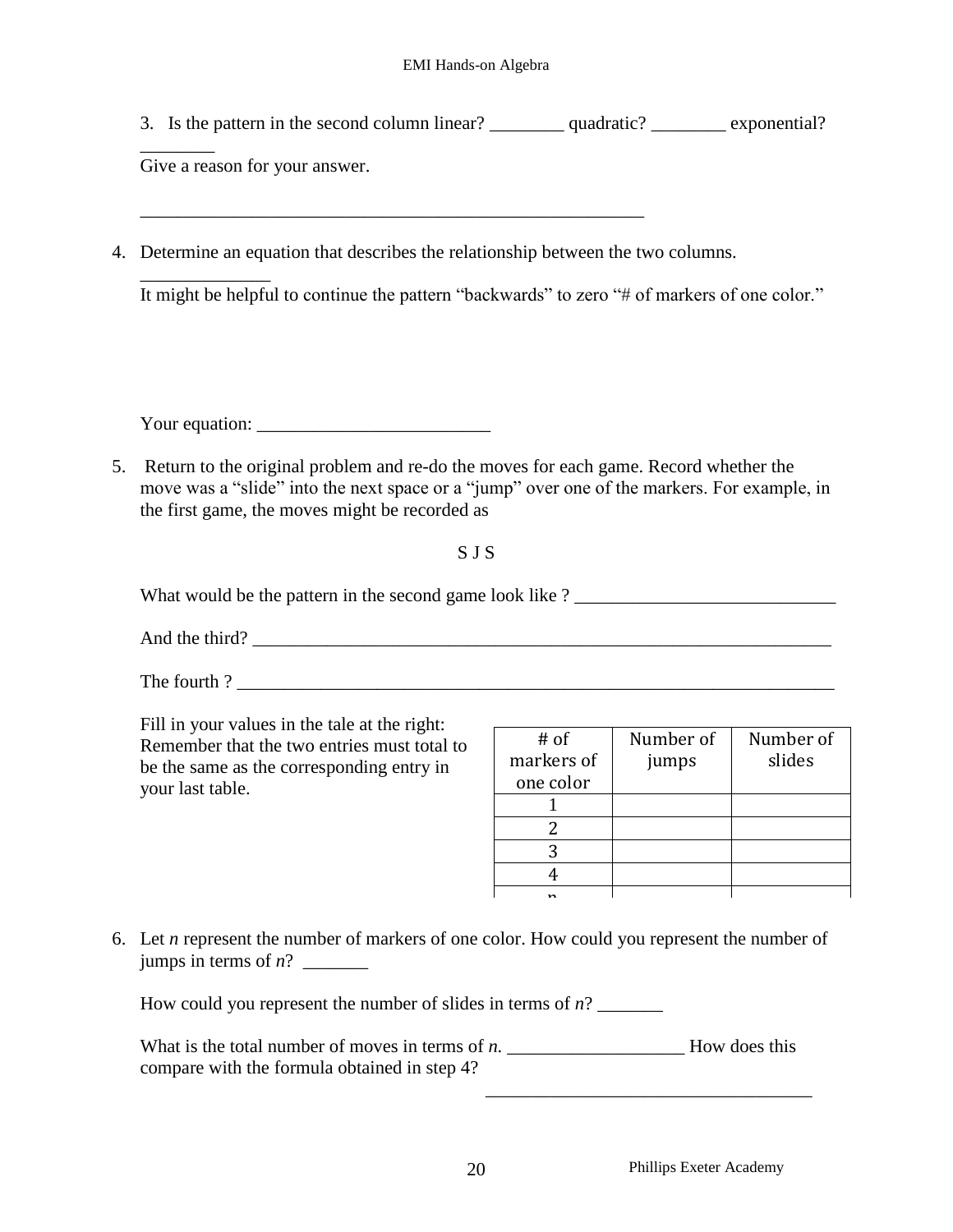#### **The Two-SquaresProblem**

**Materials needed**: template for the two squares constructed on graph paper with a grid large enough so that the pieces are not too small when cut out.

Directions:

\_\_\_\_\_\_\_\_\_\_\_\_\_\_\_\_\_

1. The two squares on the graph paper have sides of length 12 cm and 5 cm respectively. Point P is marked so that  $DP = 5$  cm. and lines AP and PF are drawn. Cut out the two squares and then cut along AP and PF to form five separate pieces. Try to assemble the five pieces into a square. What is the length of the side of the new square?



2. We are assuming the figure we formed is a square. How do we know all the sides are equal?

\_\_\_\_\_\_\_\_\_\_\_\_\_\_\_\_\_\_\_\_\_\_\_\_\_\_\_\_\_\_\_\_\_\_\_\_\_\_\_\_\_\_\_\_\_\_\_\_\_\_\_\_\_\_\_\_\_\_\_\_\_\_\_\_\_\_\_\_\_\_\_\_\_\_

\_\_\_\_\_\_\_\_\_\_\_\_\_\_\_\_\_\_\_\_\_\_\_\_\_\_\_\_\_\_\_\_\_\_\_\_\_\_\_\_\_\_\_\_\_\_\_\_\_\_\_\_\_\_\_\_\_\_\_\_\_\_\_\_\_\_\_\_\_\_\_\_\_\_

\_\_\_\_\_\_\_\_\_\_\_\_\_\_\_\_\_\_\_\_\_\_\_\_\_\_\_\_\_\_\_\_\_\_\_\_\_\_\_\_\_\_\_\_\_\_\_\_\_\_\_\_\_\_\_\_\_\_\_\_\_\_\_\_\_\_\_\_\_\_\_\_\_\_

How do we know we have a right angle? \_\_\_\_\_\_\_\_\_\_\_\_\_\_\_\_\_\_\_\_\_\_\_\_\_\_\_\_\_\_\_\_\_\_\_\_\_\_\_\_\_

3. Will this work with another set of squares? On the remaining piece of graph paper, draw an 8 cm by 8 cm square in the corner, similar to ABCD on the one pictured on the next page. Next to it draw a 4 cm by 4 cm square CEFG. Locate point P 4 cm. from D and draw lines AP and FP. Place a letter on each of the five pieces for identification. Cut out the pieces and try to form a square.

What is the length of the side of the new square? \_\_\_\_\_\_\_\_\_\_\_\_\_\_\_\_\_\_\_\_\_\_\_\_\_\_\_\_\_\_\_

- 4. With your partner, verify that we indeed have a square.
- 5. ABCD is a square with side 12 cm and CEFG is a square with side 9 cm. If you place them side-by-side, where would you locate the point P so that the two squares could be cut and formed into one large square?

\_\_\_\_\_\_\_\_\_\_\_\_\_\_\_\_\_\_\_\_\_\_\_\_\_\_\_\_\_\_\_\_\_\_\_\_\_\_\_\_\_\_\_\_\_\_\_\_\_\_\_\_\_\_\_\_\_\_\_\_\_\_\_\_\_\_\_\_\_\_\_\_\_\_

\_\_\_\_\_\_\_\_\_\_\_\_\_\_\_\_\_\_\_\_\_\_\_\_\_\_\_\_\_\_\_\_\_\_\_\_\_\_\_\_\_\_\_\_\_\_\_\_\_\_\_\_\_\_\_\_\_\_\_\_\_\_\_\_\_\_\_\_\_\_\_\_\_\_

What is the length of the side of the new square?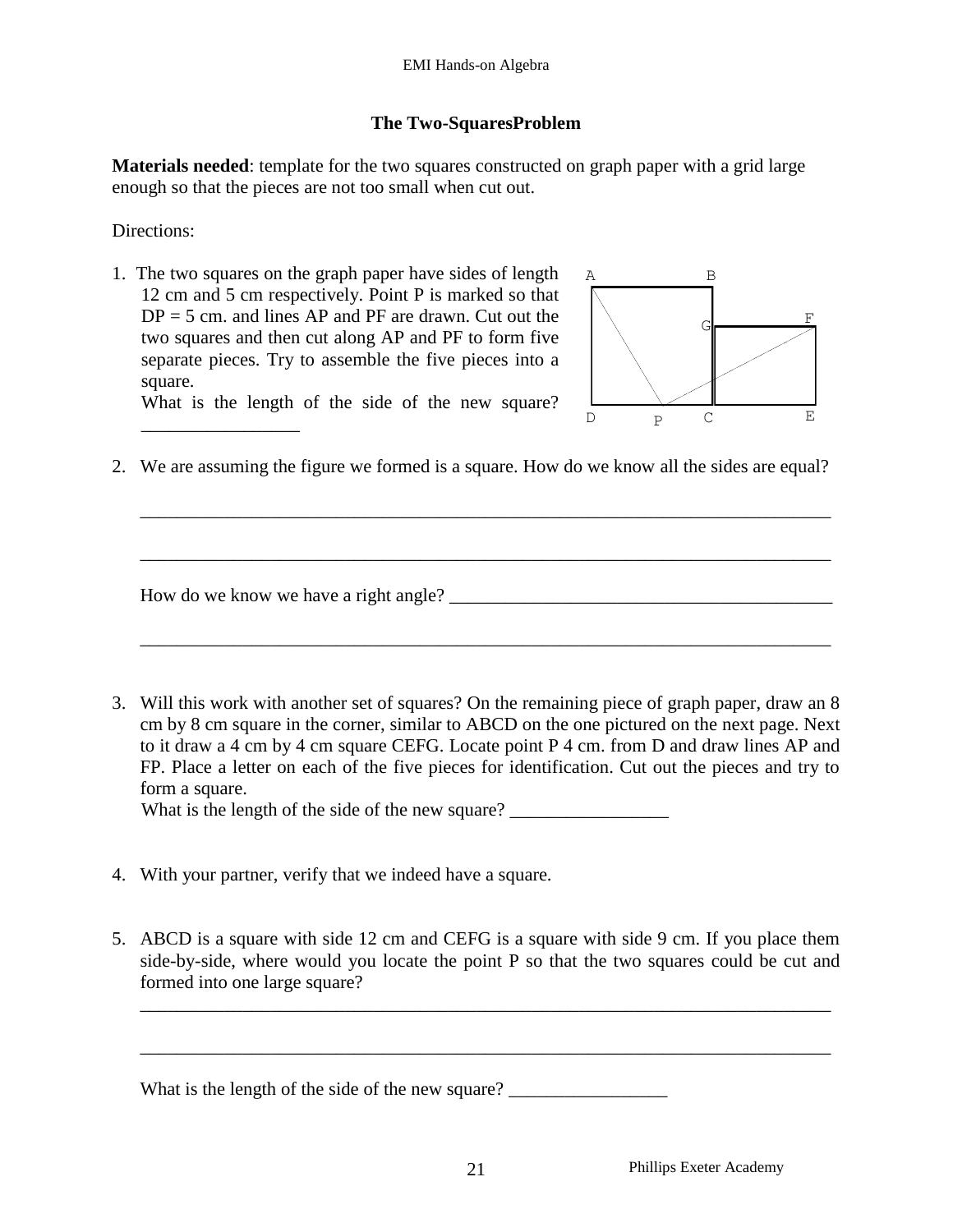#### EMI Hands-on Algebra

- 6. If two squares, each with a side of 10 cm. were placed side-by-side, how could you cut them so as to make it possible to rearrange them into one square?
- 7. On the picture below, label AD "*a*" and FE "*b*". Express the length of AP in terms of *a* and *b*. Can this always be done?

\_\_\_\_\_\_\_\_\_\_\_\_\_\_\_\_\_\_\_\_\_\_\_\_\_\_\_\_\_\_\_\_\_\_\_\_\_\_\_\_\_\_\_\_\_\_\_\_\_\_\_\_\_\_\_\_\_\_\_\_\_\_\_\_\_\_\_\_\_\_\_\_\_\_

8. Label PC and CE in terms of *a* and *b*. How long is FP in terms of *a* and *b*? \_\_\_\_\_\_\_\_\_\_\_\_\_\_



- 9. In the space below is one version of the square you originally made out of the 12 cm and 5 cm squares. Assuming AD is now "**a**" and FE is now "**b**" as in steps 7 and 8, label FP and AP with the expressions you found in steps 7 and 8.
- 10. What is the area of this new square?

\_\_\_\_\_\_

\_\_\_\_\_\_\_\_\_\_\_\_\_\_\_\_\_\_\_\_\_\_\_\_\_\_\_\_\_\_\_\_\_\_\_

- 11. If we were to now label each side of this new square c, what would be its area in terms of c?
- 12. State the relationship between your answers in steps 10 and 11.

 $\overline{\phantom{a}}$  , which is the set of the set of the set of the set of the set of the set of the set of the set of the set of the set of the set of the set of the set of the set of the set of the set of the set of the set of

13. Complete this statement: The area of the new large square is equal to the sum of

\_\_\_\_\_\_\_\_\_\_\_\_\_\_\_\_\_\_\_\_\_\_\_\_\_\_\_\_\_\_\_\_\_\_\_\_\_\_\_\_\_

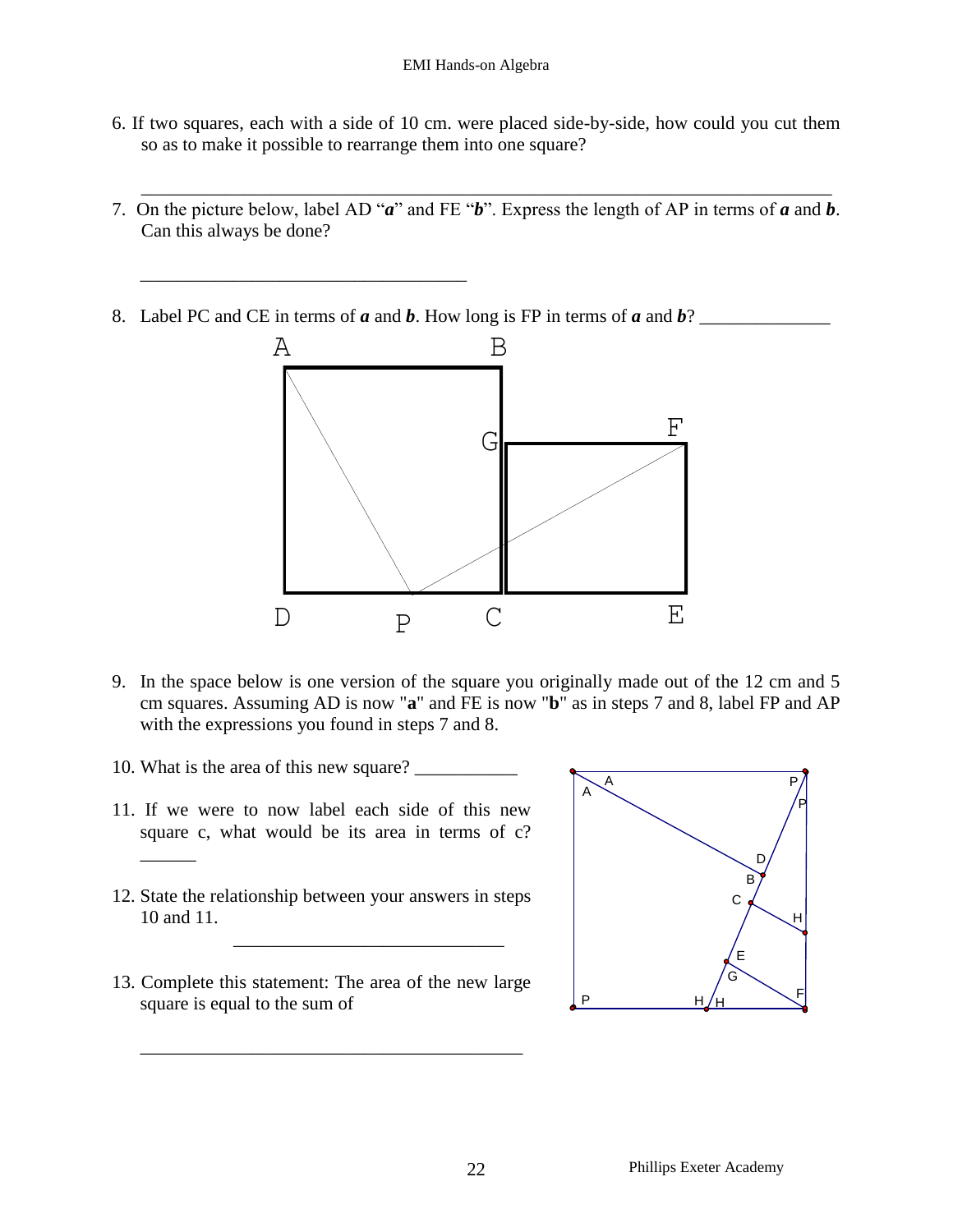## **Pythagorean Proof Problem**

- The two-part diagram below, which shows two different dissections of the same square, was designed to help you *prove* the Pythagorean Theorem. In the drawing at the left, assume that the two interior intersecting lines are parallel to their respective sides.
- 1. Label all the lengths that you can with either an *a* or a *b*.



- 2. What are the areas of the two interior squares in the left-hand square? Label appropriately.
- 3. Label the hypotenuse of each triangle in the left-hand square *c*. Label the area of the square in the right-hand square in terms of *c*.

\_\_\_\_\_\_\_\_\_\_\_\_\_\_\_\_\_\_\_\_\_\_\_\_\_\_\_\_\_\_\_\_\_\_\_\_\_\_\_\_\_\_\_\_\_\_\_\_\_\_\_\_\_\_\_\_\_\_\_\_\_\_\_\_\_\_\_\_\_\_\_\_\_\_\_

\_\_\_\_\_\_\_\_\_\_\_\_\_\_\_\_\_\_\_\_\_\_\_\_\_\_\_\_\_\_\_\_\_\_\_\_\_\_\_\_\_\_\_\_\_\_\_\_\_\_\_\_\_\_\_\_\_\_\_\_\_\_\_\_\_\_\_\_\_\_\_\_\_\_\_

\_\_\_\_\_\_\_\_\_\_\_\_\_\_\_\_\_\_\_\_\_\_\_\_\_\_\_\_\_\_\_\_\_\_\_\_\_\_\_\_\_\_\_\_\_\_\_\_\_\_\_\_\_\_\_\_\_\_\_\_\_\_\_\_\_\_\_\_\_\_\_\_\_\_\_

4. Use a geometric argument, justify the Pythagorean Theorem.

5. Using an algebraic argument, justify the Pythagorean theorem.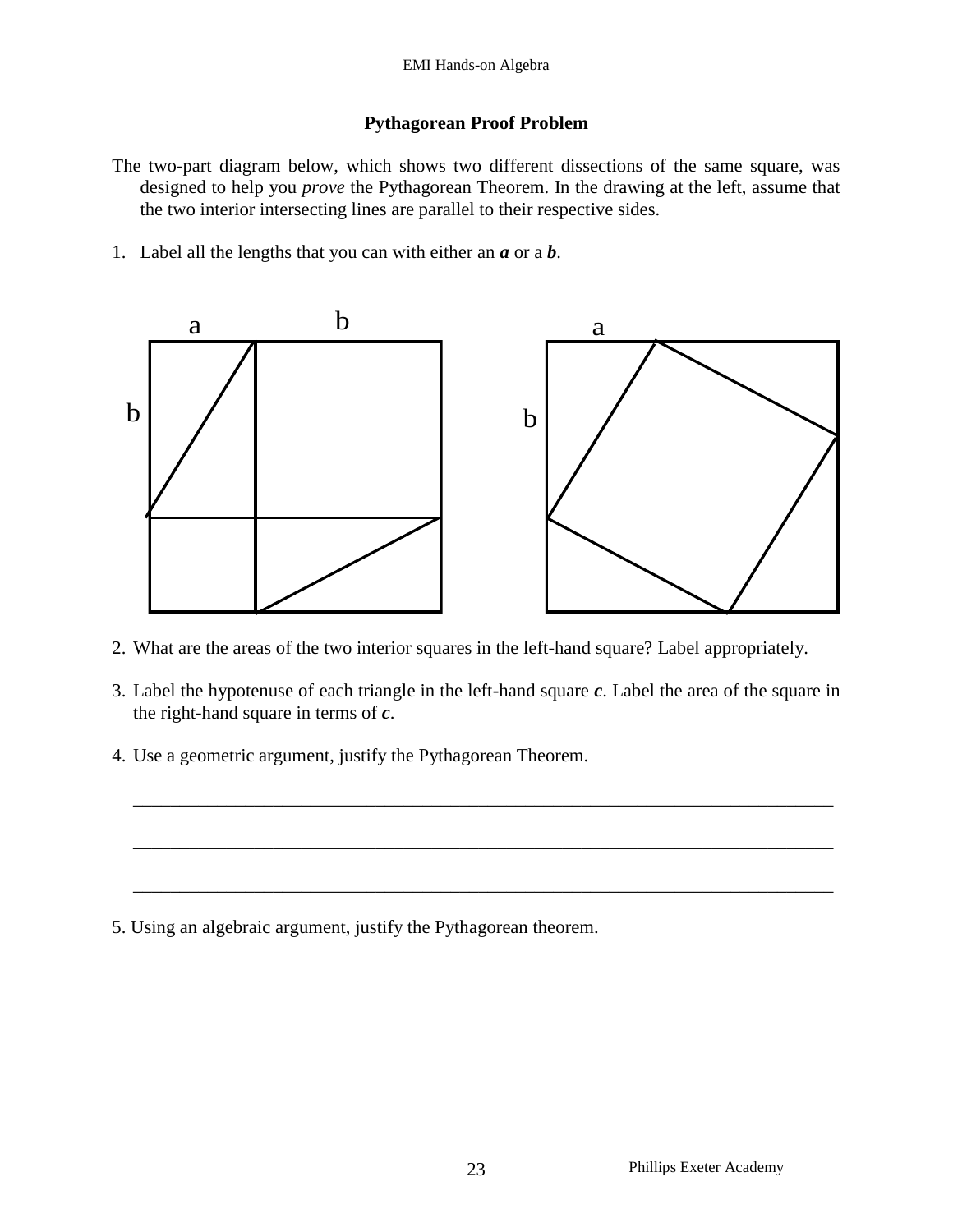## **The Painted Cube**

**Materials needed**: 27 wooden cubes per group. This allows for the making of the first cube completely and the others partially.

#### Directions:

.

Imagine that you have 27 wooden cubes that you make into a large 3x3x3 cube. Then you paint all six faces of the outside of the large cube Exeter red. If you then take the cube apart into its 27 separate cubes, you will find that some cubes have more painted faces than others. Answer the following questions and enter your answers in the table below.

- 1. How many cubes are painted on exactly three faces?
- 2. How many cubes are painted on exactly two faces?
- 3. How many cubes are painted on exactly one face?
- 4. How many cubes have no paint?
- 5. Check that your answers to Questions 1 through 4 add up to 27.
- 6. Now suppose that you make a large 4x4x4 cube made with 64 small wooden cubes. Answer Questions 1 through 4 for this new situation. Enter your answers in the table below. Check that the number of cubes adds up to 64. Repeat this process for a large 5x5x5 cube made with 125 small wooden cubes.
- 7. By observing the data you have collected in the table and looking for patterns in each column, extend the table for a 6x6x6 cube.

|            | Number of Cubes with |           |          |          |               |
|------------|----------------------|-----------|----------|----------|---------------|
| Dimensions | Three Faces          | Two Faces | One Face | No Faces | Total         |
|            | Painted              | Painted   | Painted  | Painted  | Number        |
|            |                      |           |          |          | <sub>of</sub> |
|            |                      |           |          |          | Cubes         |
| 3x3x3      |                      |           |          |          |               |
| 4x4x4      |                      |           |          |          |               |
| 5x5x5      |                      |           |          |          |               |
| 6x6x6      |                      |           |          |          |               |
| NvNvN      |                      |           |          |          |               |

8. Suppose you have an  $NxNxN$  cube with  $n^3$  small wooden cubes. Answer Questions 1 through 4 by writing formulas that describe the pattern in each of the four columns. What must be the sum of these four formulas? In the space below, show that the four formulas indeed add up to  $n^3$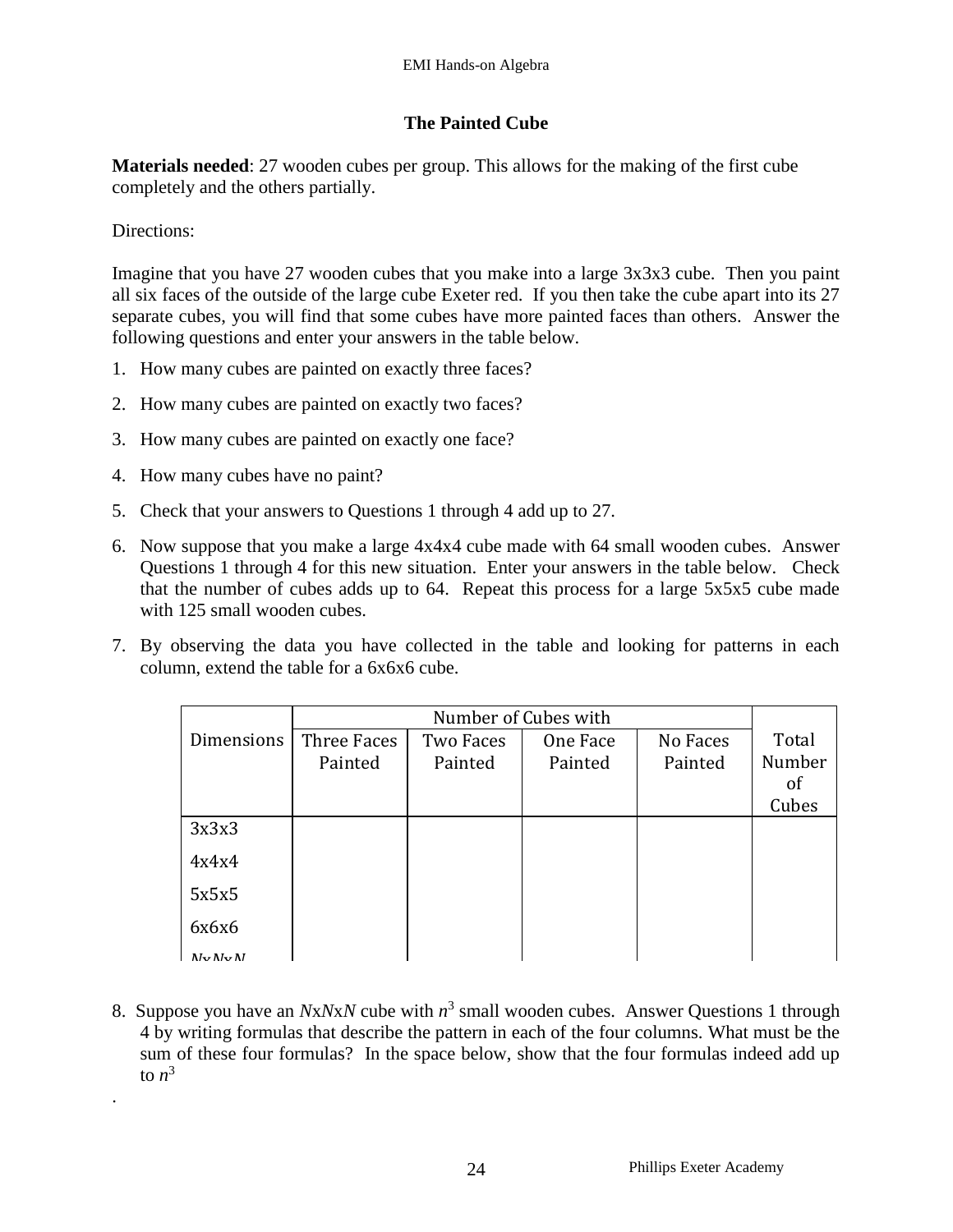#### **Pick's Theorem**

**Materials needed**: an 11-pin Geoboard for each participant along with some rubber bands.

#### Directions:

 Examine the geoboard figures pictured at the right. Figure A has an area of 1 square unit and its perimeter has 4 pins. Figure B has an area of 5 square units. Its perimeter contains 10 pins, but it also encompasses 1 pin in its interior. Figure C also encloses one pin with 6 pins on its perimeter and has an area of 3 square units. Is there a relationship between the area of a polygon on a geoboard and the



number of pins that the figure has on its perimeter and/or interior?

#### First Investigation:

- 1. Let's look at figures that have no pins in their interiors. On your geoboard, form a square with area 1, then a rectangle of area 2. Record the number of pins on the perimeter of each in the table provided.
- 2. Form a polygon that has an area of 3 square units and contains no interior pins. Note that the figure can be done more than one way, as a rectangle, as an "L" shaped figure and as a triangle. Form all three and verify that the perimeter of each has the same number of pins. Record that number in the table.
- 3. Do the same for a convex polygon of area 4, with no interior pins, and record that number. Again, you should check several options to see that the number of pins in the perimeter is the same.
- 4. Do you see a pattern in your entries? \_\_\_\_\_\_\_

Explain why the pattern is linear.

5. Let P represent the number of pins in the perimeter of the figure and A represent the area. Write an equation that relates the area to the number of pins in the perimeter. Solve the formula for A.

| area | number of<br>pins |
|------|-------------------|
| 1    |                   |
| 2    |                   |
| 3    |                   |
|      |                   |
|      |                   |
|      |                   |
|      |                   |
|      |                   |
|      |                   |
|      |                   |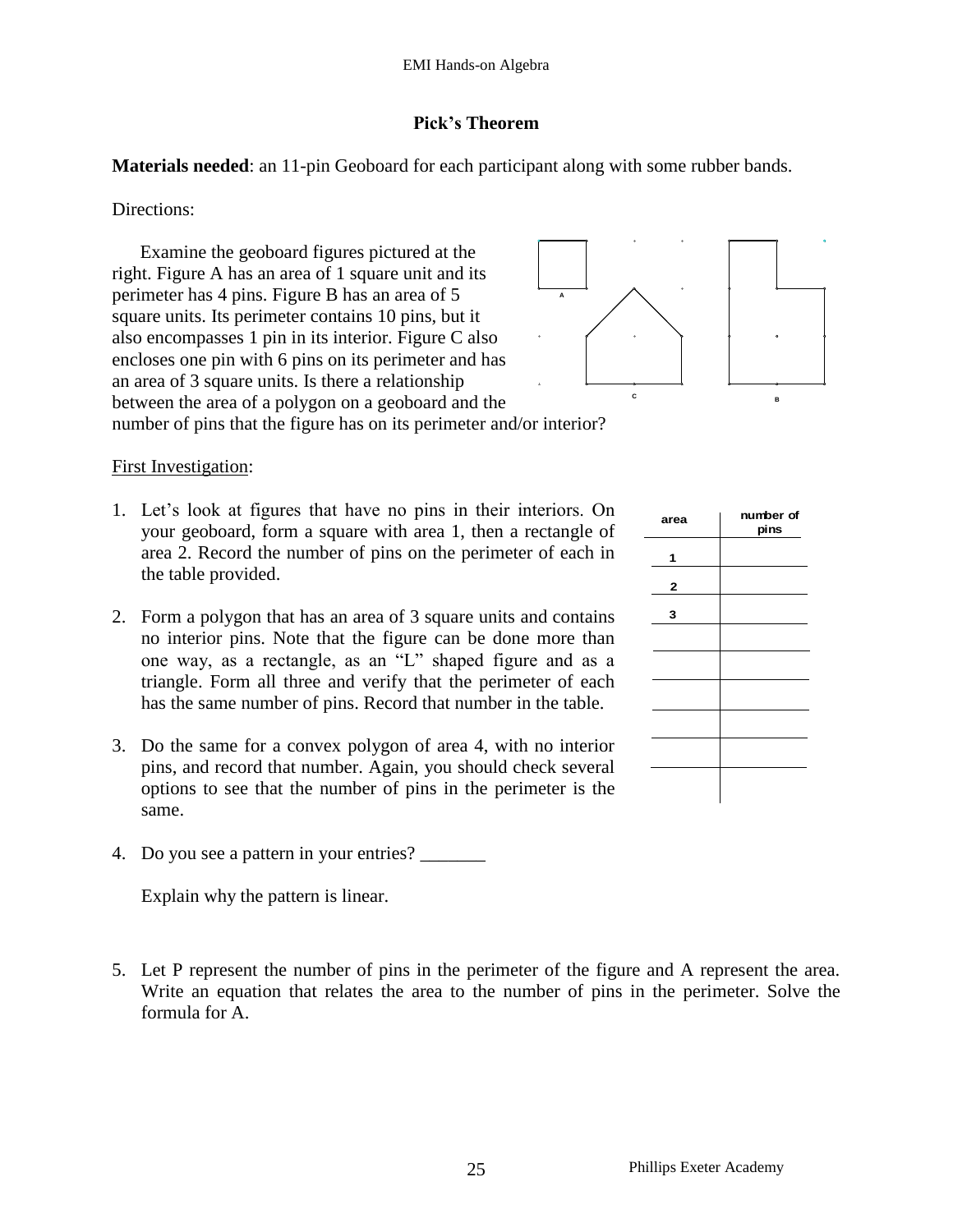- 6. Test the formula on the figure at the right.
	- Number of pins on the perimeter of the figure:
	- Area of the figure from your formula: \_\_\_\_\_\_\_

Area of the figure by counting square units:

Do the results agree? \_\_\_\_\_\_\_\_\_\_

## Second Investigation:

7. On your geoboard, form some convex polygons that contain at least one interior point. Enter your data in the table at the right. You might begin with one of the simplest examples, a square of area 4

square units. Enter at least three examples.

8. It may be harder to see a pattern here, as we are trying to relate the area, A, to two variables, the number of pins on the perimeter, P, and the number of pins in the interior, I. To complicate things further, there could be a constant term in the formula. In other words, our formula could be of the form,

$$
A = m \cdot P + n \cdot I + k
$$

where *m*, *n* and *k* are constants that we need to determine.

- 9. We know from our first investigation that when the area is 1 square unit there are 4 perimeter points. Enter this data in this table.
- 10. Also, if you did not do so already, form a diamond –shape on your geoboard that encloses just 1 interior point. Enter this data in this table.
- 11.Form a system of three equations using the data from your table. For example, using the data from the first line, the equation would be

$$
4 = m \cdot 8 + n \cdot 1 + k
$$

Write two more using the data from your table. (Note that the data acquired in steps 10 and 11 might make some simple equations, although any data will work.)

Equation #2:\_\_\_\_\_\_\_\_\_\_\_\_\_\_\_\_\_\_\_\_\_\_\_\_ Equation #3 \_\_\_\_\_\_\_\_\_\_\_\_\_\_\_\_\_\_\_\_\_\_\_\_\_\_\_

12. Now solve the three equations simultaneously and determine the values of *m*, *n* and *k.* Then verify that your formula works by trying several examples.

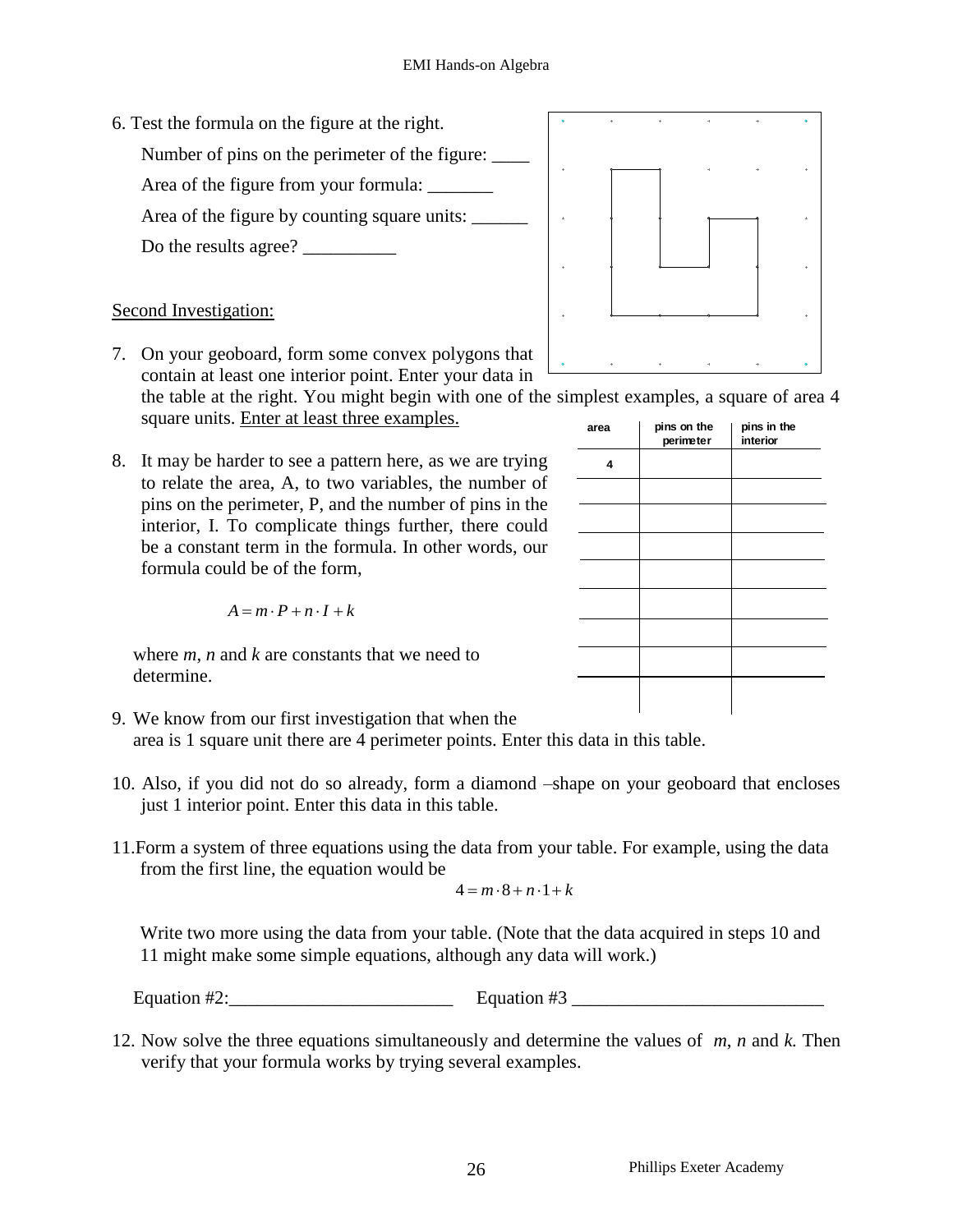#### **Population Growth**

**Materials needed:** About 350 – 450 skittles or similar objects that have two sides. Plastic two-colored disks work. Also a flat box with a lid that is large enough to contain the objects, and to allow them to be one row deep.

Directions:

time.

A new insect has been discovered in New Hampshire! They are lively little creatures called Wiggies. They reproduce asexually (by themselves). Reproduction is triggered when the underside of the Wiggie is exposed to light. Let's assume that we have found a population of three Wiggies living outside the school in an old dead tree. We want to simulate the reproduction process and thereby the growth of the population of this insect with the following experiment.

- 1. Place three Skittles, representing the three Wiggies in our original population, into a flat container with a lid.
- 2. Shake the container and then open the top and count the number of "s" marks you can see. For each S, add another Skittle (to represent a new Wiggie that has been produced), to the box. Record the number of Wiggies in the container as being the number alive after the first reproductive cycle.(We will assume none expired.) 3. Pass the box to the next person. Again shake the box and then remove the top to count the number of "s" marks showing. Add another Skittle for each "s" showing and record the number as the total population at the end of cycle 2. 4. Repeat this process for two more shakes, recording your results each reproduction cycle total population of Wiggies 0 3 1 2 3 4 5 6 7
- 5. Now make a guess as to what the population of Wiggies would be after 8 more shakes (for a total of 12 shakes) .
	- $Mv$  guess  $\_\_$
- 6. Continue the process until you have completed 12 shakes or have run out of Skittles. Be sure to record your results each time in the table.
- 7. Was your guess higher or lower than the results you obtained from the experiment?\_\_\_\_\_\_

Compare your results with some classmates.

8. Transfer your results to your calculator and make a scatter plot of the data. Does it look like you can model the scatter plot with a polynomial function? What might be a good hypothesis? Quadratic Cubic? Higher degree? How could we test our hypothesis?

\_\_\_\_\_\_\_\_\_\_\_\_\_\_\_\_\_\_\_\_\_\_\_\_\_\_\_\_\_\_\_\_\_\_\_\_\_\_\_\_\_\_\_\_\_\_\_\_\_\_\_\_\_\_\_\_\_\_\_\_\_\_\_\_\_\_\_\_\_\_\_\_\_\_\_\_\_\_\_\_\_\_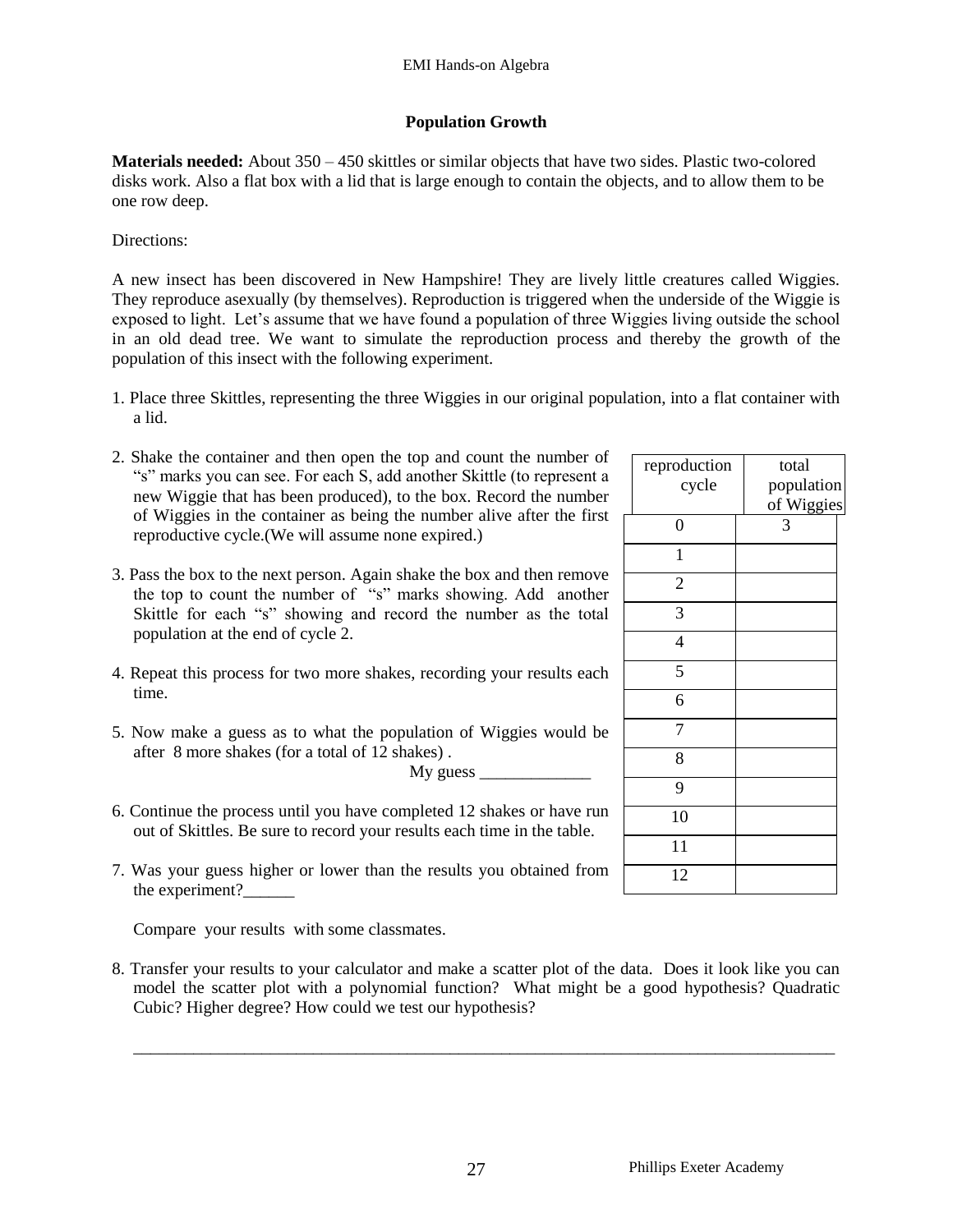#### EMI Hands-on Algebra

9. The data we collected is experimental. This makes it hard to examine with our usual methods of forming equations or finding common differences. However, we can learn a bit more about the nature of this type of growth by creating some theoretical data. Do the following:

Enter 3 on your calculator screen. Let's assume that in each cycle, half the Wiggies will reproduce. Thus after the first cycle, we would have  $3 + 0.5*3$  or 4.5 Wiggies. (For the moment, keep the fractional portion of Wiggles, although this is not very realistic.) Type  $+ 0.5*$ ANS to obtain the theoretical number for the second cycle. (This should be 6.75). Now we can *iterate* to simulate the remainder of the experiment by pressing ENTER 10 more times. Record your answer \_\_ How close was it to our data?

- 10. By looking at what we did here, we can obtain a function that models the theoretical data. Note that we began with  $y_0 = 3$  and then formed  $y_1 = 3*1.5 = y_0*1.5$ . We then multiplied by 1.5 again to obtain 2 th  $y_0 = 3$  and then formed  $y_1 = 3 \times 1.5 = y_0 \times 1.5$ . We then multiplied by 1.5 again to  $y_2 = 1.5 \times y_1 = 1.5 \times 1.5 \times 3 = (1.5)^2 \times 3$ . Continue this pattern until you have found a general formula for *n y* . *n y* = \_\_\_\_\_\_\_\_\_\_\_\_\_\_\_\_\_\_\_\_
- 11. Is the function we found in step 10 a polynomial function? Polynomials have the property that if you take successive differences in the dependent variable, assuming the independent variable increase by one each time, eventually the successive differences will become constant. For example, the

values for the cubic equation  $y = x^3 - 2x^2 + 1$  have been entered in the table at the right for  $x \in [0,6]$ . In the first-differences column, place the successive differences of the y-values. In the second-difference column place the successive differences of the values in the first-difference column. Finally, place the successive differences of the second column in the third – difference column. Observe that as successive differences are taken, eventually the column contains a constant. Why do you think this occurred in the third-difference column? You might test your answer by trying the same procedure with a quadratic.

|                  |                 | 1st  |                                                                   |
|------------------|-----------------|------|-------------------------------------------------------------------|
| $\boldsymbol{X}$ |                 | diff |                                                                   |
| $\overline{0}$   |                 |      | $\sqrt{\frac{2nd}{\text{diff}}}$ $\sqrt{\frac{3rd}{\text{diff}}}$ |
| 1                | $\overline{0}$  |      |                                                                   |
| $rac{2}{3}$      |                 |      |                                                                   |
|                  | 10              |      |                                                                   |
|                  | $\frac{33}{76}$ |      |                                                                   |
| $\frac{4}{5}$    |                 |      |                                                                   |

- 12. Thus, we might look to see if our hypothetical data could be modeled by a polynomial. In your scatterplot spreadsheet, enter the hypothetical data in column 3 by adapting the formula we obtained in step 10 and typing  $L3 = 3*(1.5)^{L1}$ .
- 13. Is our formula a polynomial formula? Apply the  $\Delta list$  function in the calculator to successive columns. What do you observe?
- 14. Finally, now assume that the population, initially 3 Wiggies, doubles each cycle. Make a chart on your paper for the first 6 cycles and then take the common differences of each successive column as in step 13. A function of the form  $y = ab^x$  is called an *exponential function*. Describe the property of exponential functions that we have just discovered.

\_\_\_\_\_\_\_\_\_\_\_\_\_\_\_\_\_\_\_\_\_\_\_\_\_\_\_\_\_\_\_\_\_\_\_\_\_\_\_\_\_\_\_\_\_\_\_\_\_\_\_\_\_\_\_\_\_\_\_\_\_\_\_\_\_\_\_\_\_\_\_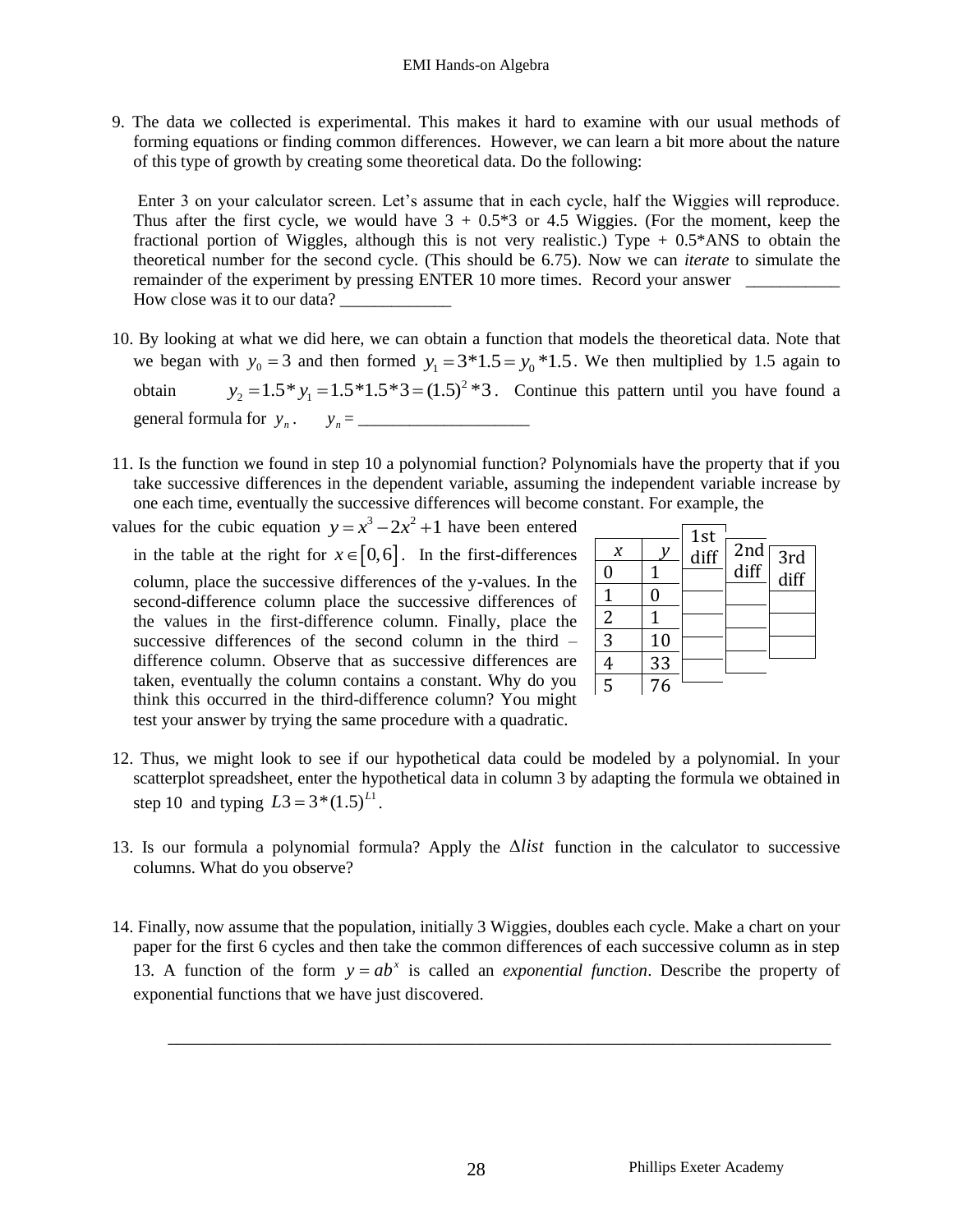#### **The Towers of Hanoi problem**

**Materials needed**: 5 disks of varying sizes for each group. Small metal washers work well as well as plastic lids of various sizes.

In the great temple of Benares beneath the dome which marks the center of the world, rests a brass plate in which are fixed three diamond needles, each a cubit high, and as thick as the body of a bee. On one of these needles, at the creation, God placed sixty-four disks of pure gold, the largest disk resting on the brass plate and the others getting smaller and smaller up to the top one. This is the tower of Brahma. Day and night unceasingly, the priest on duty transfers the disks from one diamond needle to another, according to the fixed and immutable laws of Brahma, which require that the priest must move only one disk at a time, and he must place these disks on needles so that there never is a smaller disk below a larger one. When all sixty-four discs shall have been transferred from the needle on which at the creation God placed them, to one of the other needles, tower, temple and Brahamans alike shall crumple into dust, and with a thunderclap the world will vanish.

Quoted by George Gamow in his book, One, Two Three . . . Infinity

.

. .

1. Take two disks and place them on one of the dots above (which represent the points of the diamond needles) so that the larger is beneath the smaller. Following the rules outlined in the problem, what is the least number of moves it would take to transfer the two to another dot (needle)?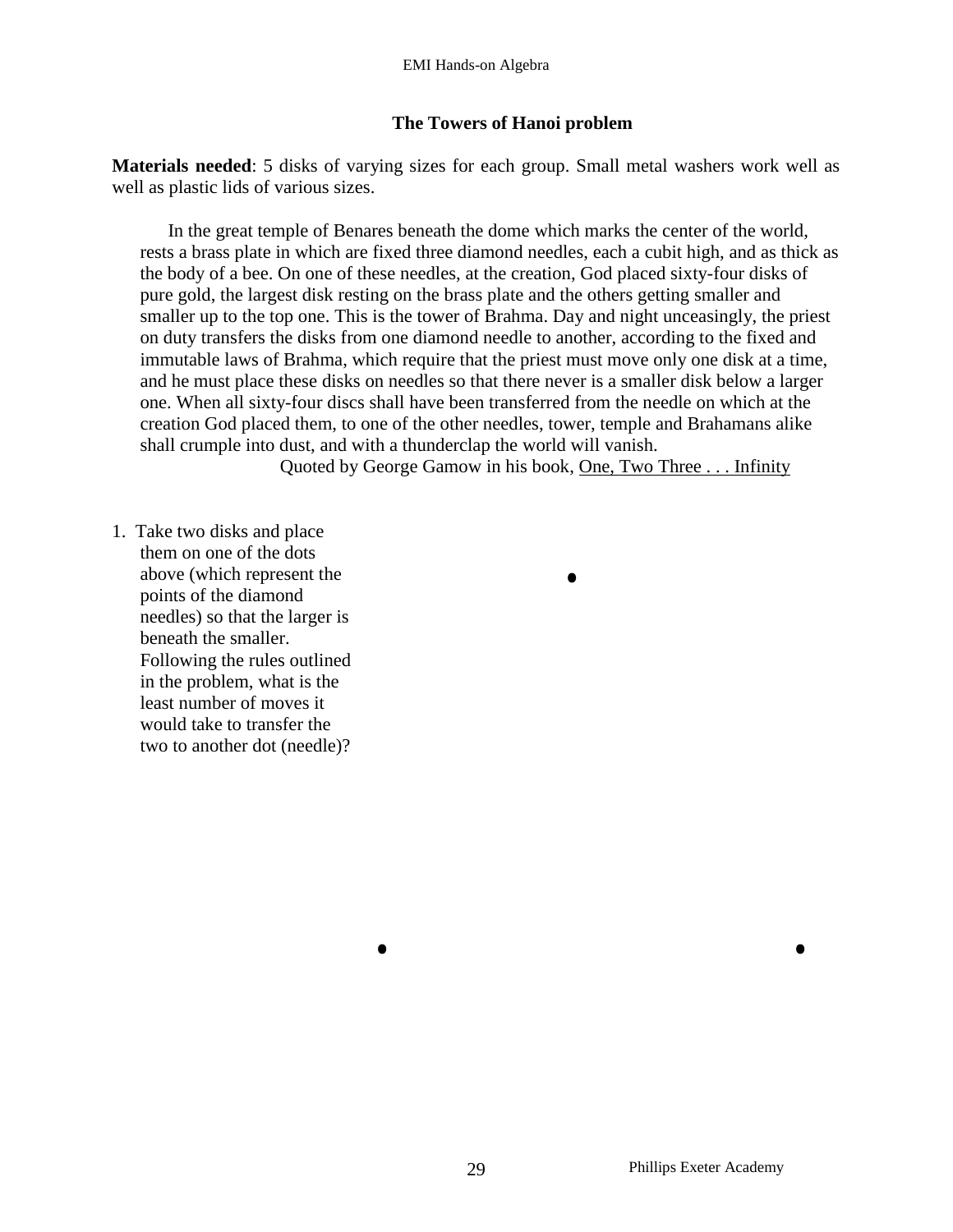| 2. Do the same thing with 3, 4 and 5 disks, recording the<br>least number of moves it takes in each case in the table | disks<br># ∩f | of moves<br># |
|-----------------------------------------------------------------------------------------------------------------------|---------------|---------------|
| at the right.                                                                                                         |               |               |
|                                                                                                                       |               |               |
|                                                                                                                       |               |               |
|                                                                                                                       | 4             |               |
|                                                                                                                       | 5             |               |
| 3. Do you see any patterns emerging? How many moves<br>would it take to move 6 disks? 7 disks?                        | 6             |               |

4. Plot these values in your calculator and graph. Give an algebraic reason why this is not an example of a linear function.

 $\overline{\phantom{a}}$  ,  $\overline{\phantom{a}}$  ,  $\overline{\phantom{a}}$  ,  $\overline{\phantom{a}}$  ,  $\overline{\phantom{a}}$  ,  $\overline{\phantom{a}}$  ,  $\overline{\phantom{a}}$  ,  $\overline{\phantom{a}}$  ,  $\overline{\phantom{a}}$  ,  $\overline{\phantom{a}}$  ,  $\overline{\phantom{a}}$  ,  $\overline{\phantom{a}}$  ,  $\overline{\phantom{a}}$  ,  $\overline{\phantom{a}}$  ,  $\overline{\phantom{a}}$  ,  $\overline{\phantom{a}}$ 

- 5. Determine whether this is an example of a quadratic function. Be sure to either find the equation of the function or give a reason why it is not.
- 6. This function is different from the polynomial functions we have been studying. We need to look at a different model. Try your own ideas. If you need a hint, look at the bottom of the page.

My equation:

- 7. If we were to assume that a priest could move a disk every 1 second, can you predict how long the world will last? Assuming that the priests began moving these disks about one-half million years ago, is it worthwhile doing tonight's homework? planning for college? looking forward to retirement?
- Hint: (add 1 to each of the values in the second column, and look for a pattern for these numbers.)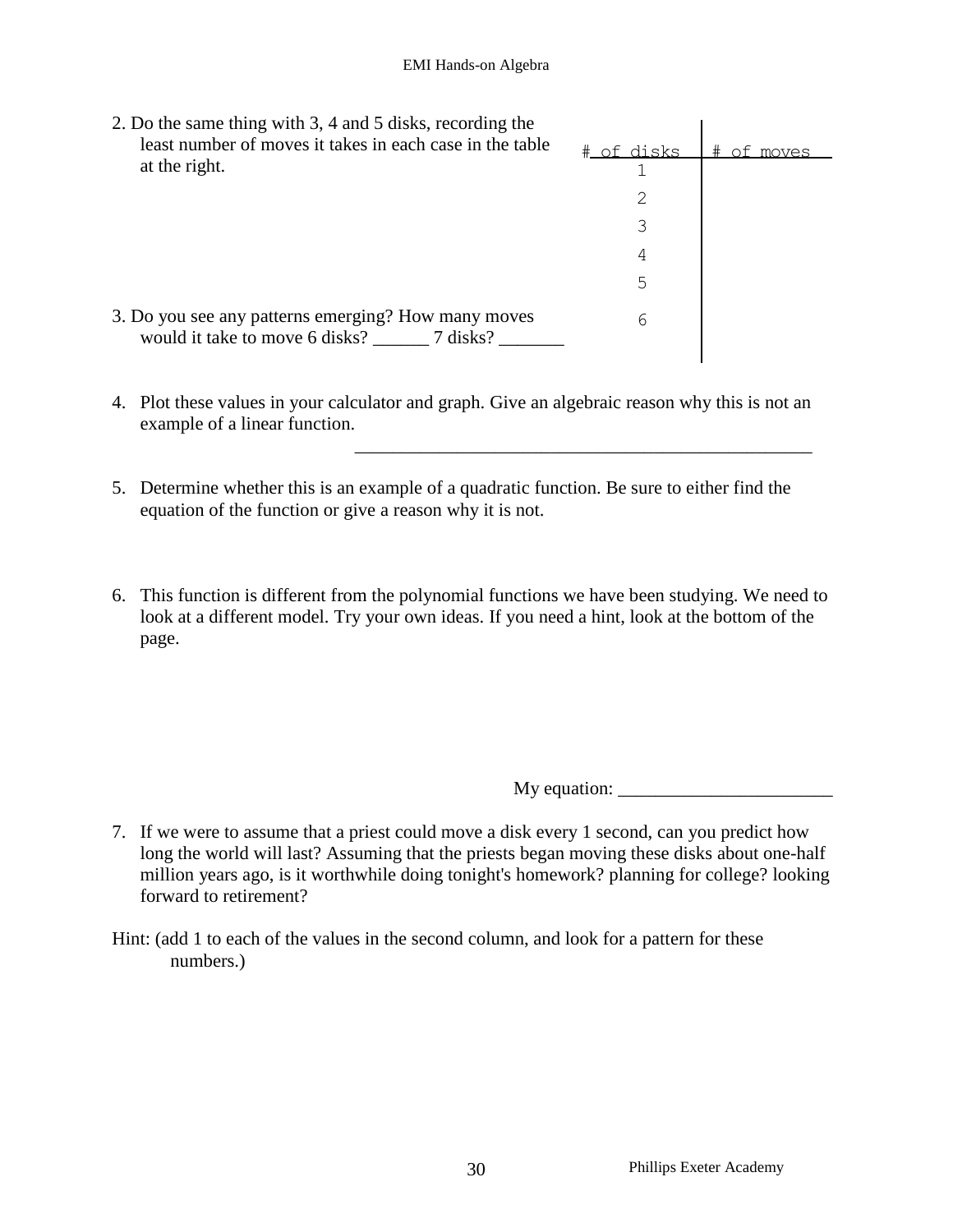## **Geoboard Slope Activity I**

**Materials** needed: each pair or person needs one 11-pin geoboard or arrange four 7-pin geoboards so that they represent the four quadrants of the *x-y* coordinate plane.

#### Directions:

Put rubber bands vertically and horizontally through the center pin to represent the *x* and *y*-axis. The individual pegs of the geoboards represent points with integer coordinates. These points are known as *lattice points*, or *grid points*. In this activity, the student will take the end points of the rubber bands and place them on the correct pegs so that a line segment is represented by the rubber band. For the purpose of this activity, let's assume that the left most end point of the rubber band line segment is called *A*, and the other end point is called *B*.

#### 1. **Some general questions.**

a) Create segments with **different** positive slopes, one in each quadrant, by placing end points of rubber bands in appropriate locations. Record the

| Quadrant                 |  |  |
|--------------------------|--|--|
| Point A                  |  |  |
|                          |  |  |
| Point $B$                |  |  |
| Slope of $\overline{AB}$ |  |  |
|                          |  |  |

coordinates of the end points of the rubber bands *A* and *B* and the slope of *AB* in the table shown. Write a description of segments that have positive slope in the space below.

\_\_\_\_\_\_\_\_\_\_\_\_\_\_\_\_\_\_\_\_\_\_\_\_\_\_\_\_\_\_\_\_\_\_\_\_\_\_\_\_\_\_\_\_\_\_\_\_\_\_\_\_\_\_\_\_\_\_\_\_\_\_\_\_\_\_\_\_\_\_\_ \_\_\_\_\_\_\_\_\_\_\_\_\_\_\_\_\_\_\_\_\_\_\_\_\_\_\_\_\_\_\_\_\_\_\_\_\_\_\_\_\_\_\_\_\_\_\_\_\_\_\_\_\_\_\_\_\_\_\_\_\_\_\_\_\_\_\_\_\_\_\_

b) Create segments with **different** negative slopes, one in each quadrant, by placing end points of rubber bands in appropriate locations. Record the coordinates of the end points of the rubber

| Quadrant                 |  |  |
|--------------------------|--|--|
| Point $A$                |  |  |
| Point $B$                |  |  |
| Slope of $\overline{AB}$ |  |  |

bands *A* and *B* and the slope of *AB* in the table shown. Write a description of segments that have negative slope in the space below.

\_\_\_\_\_\_\_\_\_\_\_\_\_\_\_\_\_\_\_\_\_\_\_\_\_\_\_\_\_\_\_\_\_\_\_\_\_\_\_\_\_\_\_\_\_\_\_\_\_\_\_\_\_\_\_\_\_\_\_\_\_\_\_\_\_\_\_\_\_\_\_ \_\_\_\_\_\_\_\_\_\_\_\_\_\_\_\_\_\_\_\_\_\_\_\_\_\_\_\_\_\_\_\_\_\_\_\_\_\_\_\_\_\_\_\_\_\_\_\_\_\_\_\_\_\_\_\_\_\_\_\_\_\_\_\_\_\_\_\_\_\_\_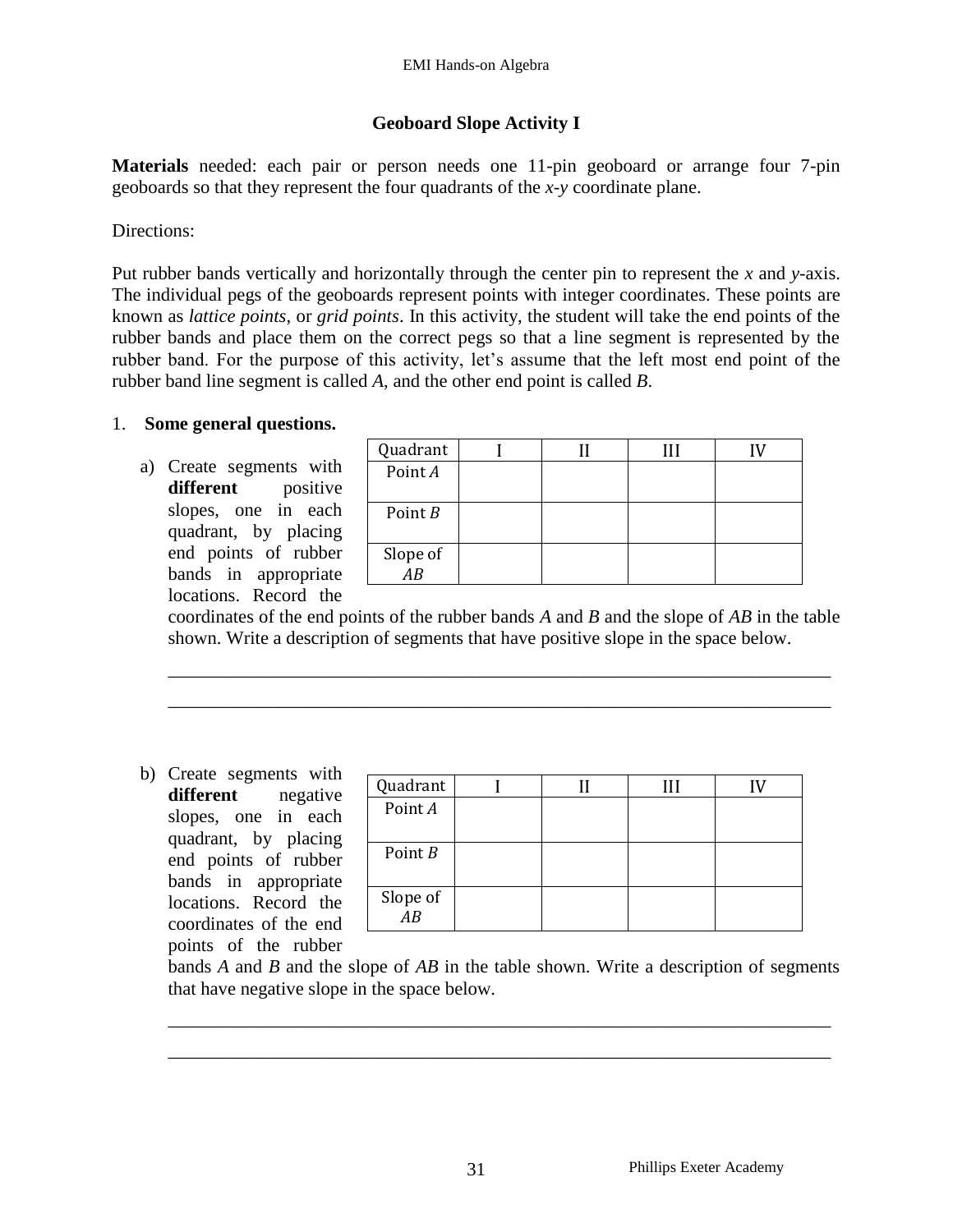c) How would you describe lines that have zero slope? Write the coordinates for *A* and *B* for three different examples of line segments with zero slope.

\_\_\_\_\_\_\_\_\_\_\_\_\_\_\_\_\_\_\_\_\_ \_\_\_\_\_\_\_\_\_\_\_\_\_\_\_\_\_\_\_\_\_\_\_ \_\_\_\_\_\_\_\_\_\_\_\_\_\_\_\_\_\_\_\_

d) How would you describe lines that have undefined slope? Write the coordinates for *A* and *B* for three different examples of line segments with undefined slope.

\_\_\_\_\_\_\_\_\_\_\_\_\_\_\_\_\_\_\_\_\_\_ \_\_\_\_\_\_\_\_\_\_\_\_\_\_\_\_\_\_\_\_\_\_\_ \_\_\_\_\_\_\_\_\_\_\_\_\_\_\_\_\_\_\_\_\_\_

2. Remove all the rubber bands other than the *x* and *y* axis from the previous section of this activity. Put one end of a rubber band on the indicated point *A*, and the other end on a point *B* somewhere on the board so that the slope of the line *AB* is the number in the left column of the table below. (Assume the restriction that B must be to the right of A no longer applies.) Note that there may be more than one solution. Record as many as you are able to in the indicated space.

|     | <b>Slope</b>  | <b>Coordinates of A</b> | Coordinates of $B$ |
|-----|---------------|-------------------------|--------------------|
| (a) | $\frac{2}{1}$ | (0,0)                   |                    |
| (b) | $\frac{1}{2}$ | $(-4,3)$                |                    |
| (c) | $rac{3}{1}$   | $(-1,1)$                |                    |
| (d) | $rac{2}{3}$   | (3,2)                   |                    |
| (e) | Undefined     | (3,1)                   |                    |
| (f) | $rac{3}{4}$   | $(-1,1)$                |                    |
| (g) | $rac{3}{2}$   | $(-3,2)$                |                    |
| (h) | $rac{5}{3}$   | (4,1)                   |                    |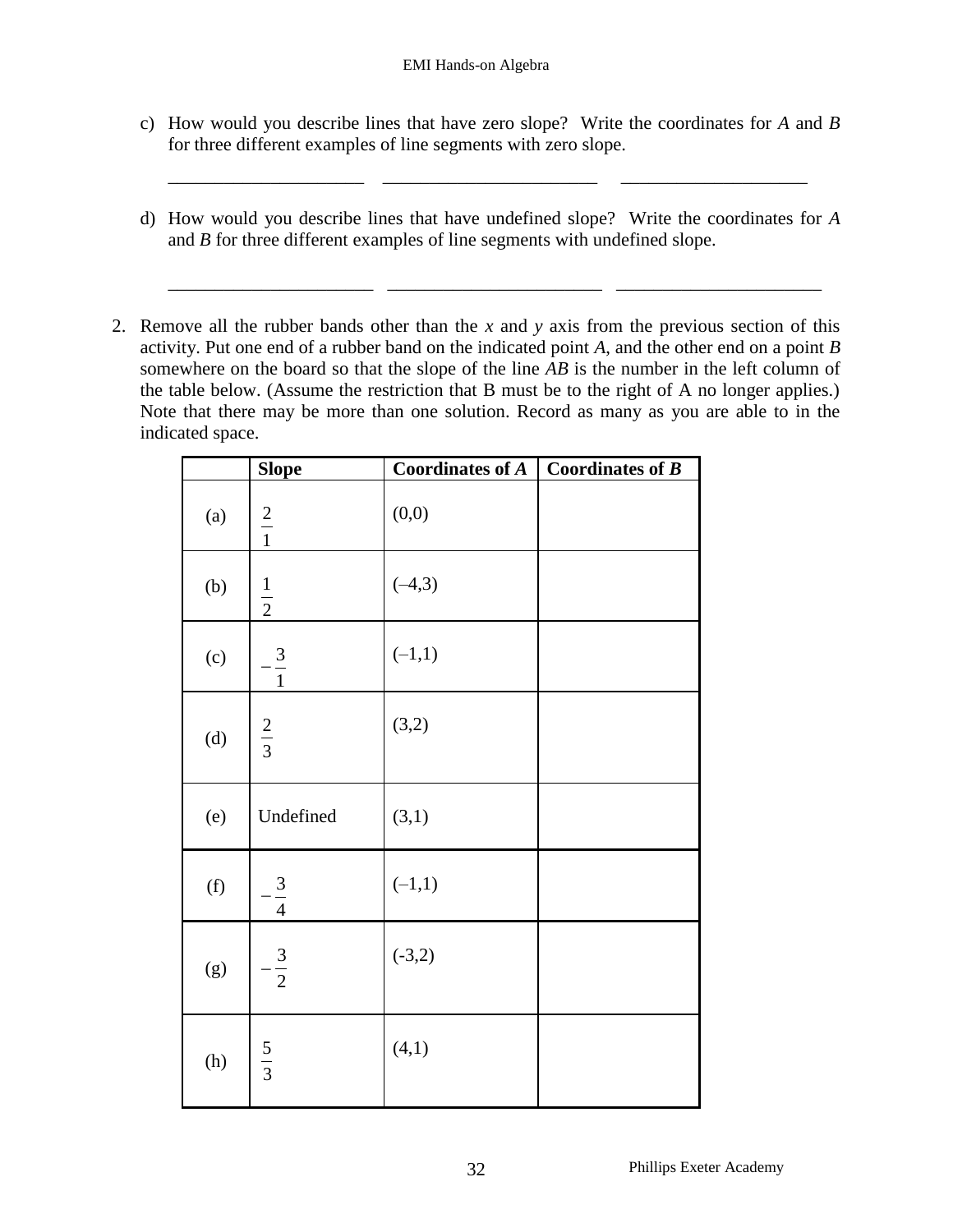# Geoboard Activity for  $y = mx + b$

**Materials needed:** each pair or person needs one 11-pin geoboard or arrange four 7-pin geoboards so that they represent the four quadrants of the *x-y* coordinate plane.

Directions:

Put rubber bands vertically and horizontally through the center pin to represent the *x* and *y*axis. The individual pegs of the geoboards represent points with integer coordinates. These points are known as *lattice points*, or *grid points*. In this activity, the student will place the endpoints of the rubber band on grid points *A* and *B* so that the rubber band will be on the line whose equation is given in slope-intercept form in the left column of each table.

I. In this section, one of the endpoints of the rubber band is always the origin (0,0). Determine the coordinates of point *B* for the other endpoint of the rubber band, and record its coordinates in the table below. Note that there may be more than one solution. Record as many as you are able to in the indicated space.

|     | <b>Equation of Line</b>       | <b>Coordinates of A</b> | <b>Coordinates of B</b> |
|-----|-------------------------------|-------------------------|-------------------------|
| (a) | $y = 4x$                      | (0,0)                   |                         |
| (b) | $y = -3x$                     | (0,0)                   |                         |
| (c) | $y = \frac{3}{2}x$<br>$y = 0$ | (0,0)                   |                         |
| (d) |                               | (0,0)                   |                         |
| (e) | $y=-\frac{5}{4}x$             | (0,0)                   |                         |
| (f) | $x = 0$                       | (0,0)                   |                         |
| (g) | $y = \frac{4}{3}x$            | (0,0)                   |                         |
| (h) | $y=-\frac{2}{5}x$             | (0,0)                   |                         |
| (i) | $\frac{1}{y} = \frac{2}{3}x$  | (0,0)                   |                         |